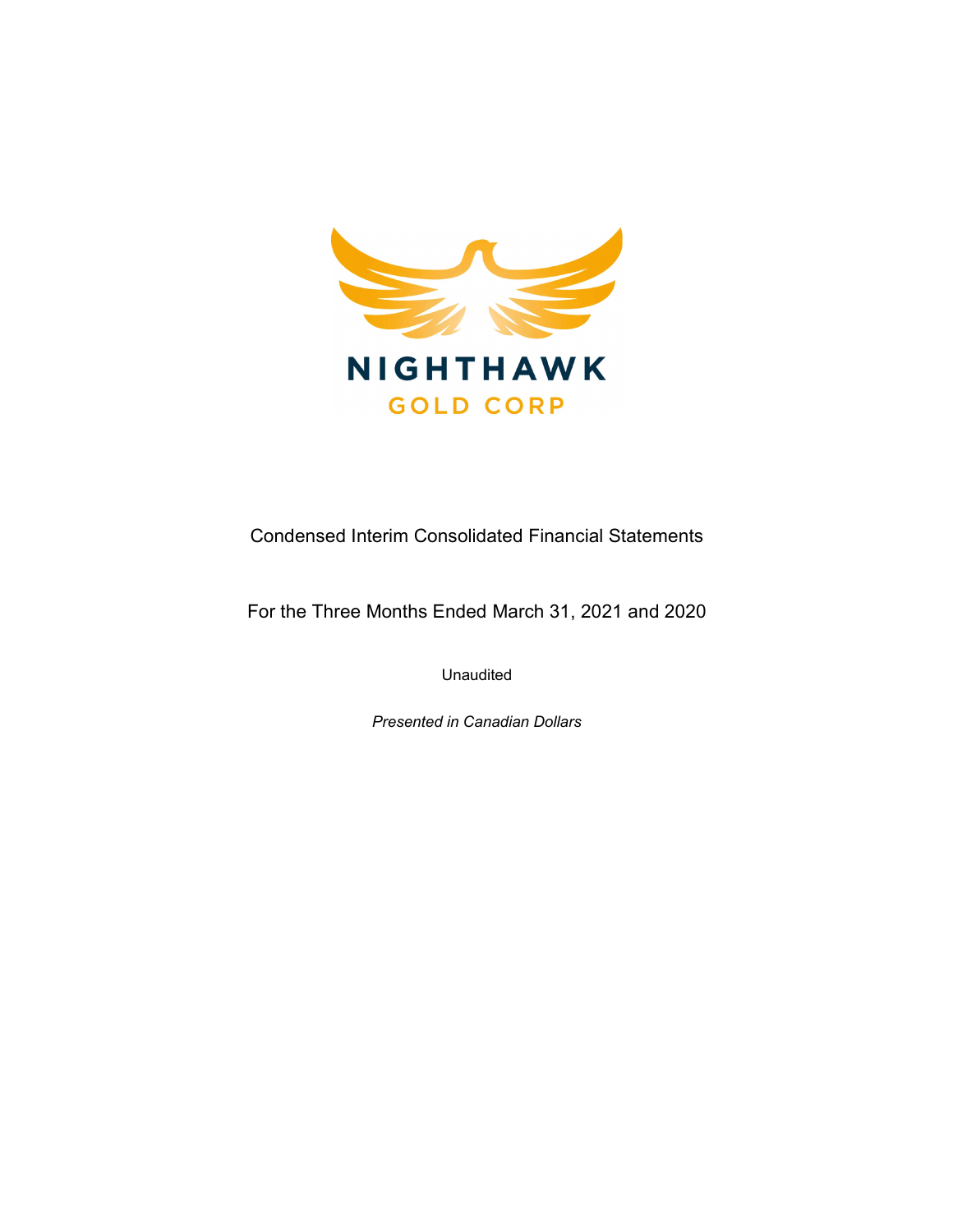

May 17, 2021

### MANAGEMENT'S RESPONSIBILITY FOR THE CONDENSED INTERIM CONSOLIDATED FINANCIAL STATEMENTS

The accompanying condensed consolidated interim financial statements of Nighthawk Gold Corp. ("Nighthawk") are the responsibility of the Board of Directors and executive management. The unaudited condensed interim consolidated financial statements have been prepared by management, on behalf of the Board of Directors, in accordance with International Financial Reporting Standards ("IFRS") as issued by the International Accounting Standards Board. These unaudited condensed interim consolidated financial statements do not include all of the disclosures required for annual consolidated financial statements and therefore should be read in conjunction with Nighthawk's audited annual consolidated financial statements and notes thereto for the year ended December 31, 2020. These unaudited condensed interim consolidated financial statements follow the same significant accounting policies and methods of application as those included in Nighthawk's most recent audited annual consolidated financial statements, except as described in note 3. Management acknowledges responsibility for the preparation and presentation of the consolidated financial statements, including responsibility for significant accounting judgments and estimates and the choice of accounting principles and methods that are appropriate to Nighthawk's circumstances. In the opinion of management, the unaudited condensed interim consolidated financial statements have been prepared within acceptable limits of materiality and are in accordance with International Accounting Standard 34, Interim Financial Reporting using accounting policies consistent with IFRS appropriate in the circumstances.

Management has established processes, which are in place to provide it sufficient knowledge to support management representations that it has exercised reasonable diligence that (i) the unaudited condensed interim consolidated financial statements do not contain any untrue statement of material fact or omit to state a material fact required to be stated or that is necessary to make a statement not misleading in light of the circumstances under which it is made, as of the date of, and for the periods presented by, the unaudited condensed interim consolidated financial statements and (ii) the unaudited condensed interim consolidated financial statements fairly present in all material respects the financial condition, results of operations and cash flows of Nighthawk, as of the date of and for the period presented by the unaudited condensed interim consolidated financial statements.

The Board of Directors is responsible for reviewing and approving the consolidated financial statements and for ensuring that management fulfills its financial reporting responsibilities. An Audit Committee assists the Board of Directors in fulfilling this responsibility. The Audit Committee meets with management to review the internal controls over the financial reporting process, the consolidated financial statements and the auditors' report. The Audit Committee also reviews Nighthawk's Management's Discussion and Analysis to ensure that the financial information reported therein is consistent with the information presented in the consolidated financial statements. The Audit Committee reports its findings to the Board of Directors for its consideration in approving the consolidated financial statements for issuance to the shareholders.

Management recognizes its responsibility for conducting Nighthawk's affairs in compliance with established financial standards, and applicable laws and regulations, and for maintaining proper standards of conduct for its activities.

(Signed) "Keyvan Salehi" (Signed) "Michael Leskovec" Keyvan Salehi President & Chief Executive Officer

Michael Leskovec Chief Financial Officer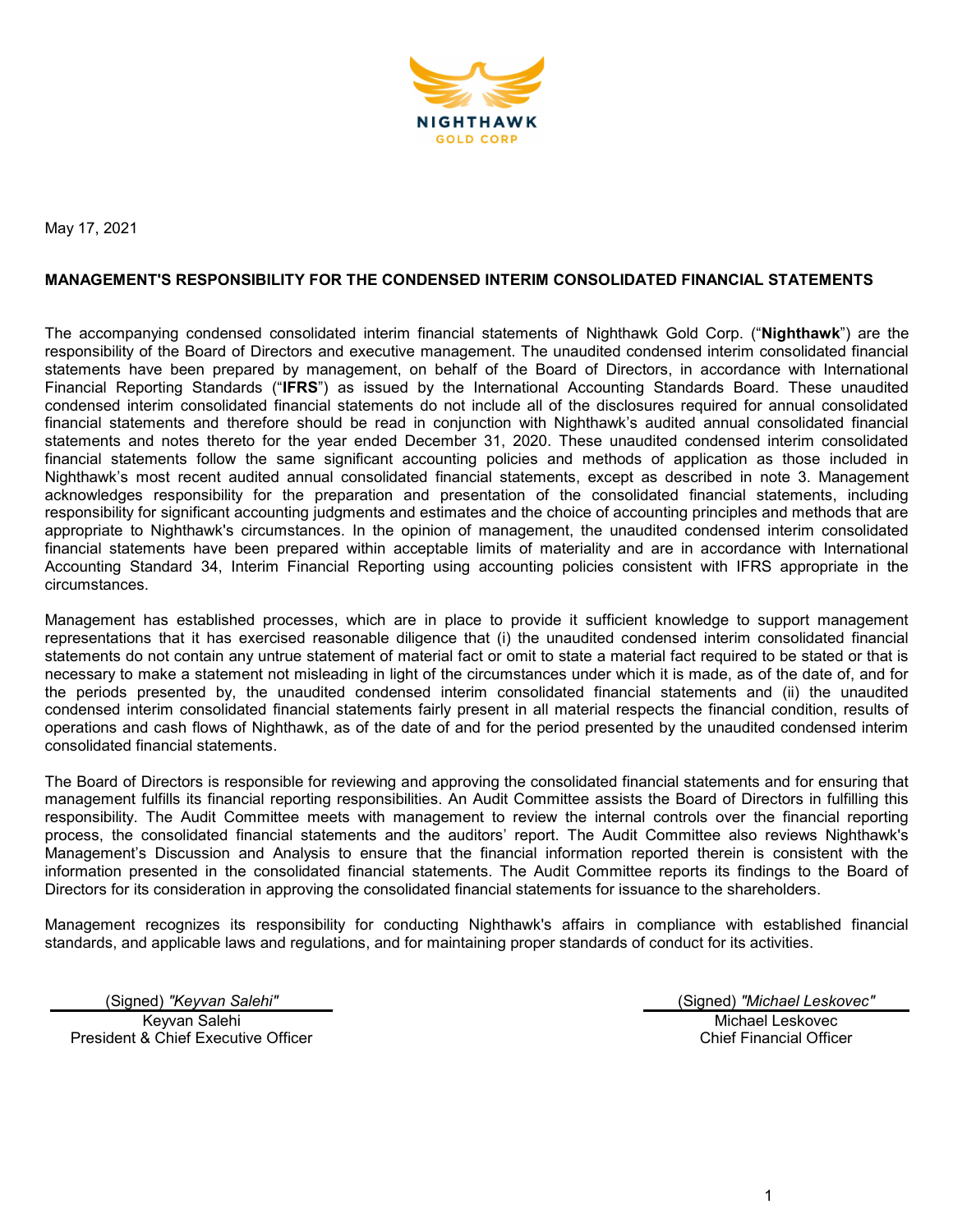

# NIGHTHAWK GOLD CORP. CONDENSED INTERIM CONSOLIDATED STATEMENTS OF FINANCIAL POSITION

Presented in Canadian Dollars **Unaudited** 

|                                            | March 31,           | December 31,    |
|--------------------------------------------|---------------------|-----------------|
|                                            | 2021                | 2020            |
| <b>ASSETS</b>                              |                     |                 |
| <b>Current Assets</b>                      |                     |                 |
|                                            | \$                  |                 |
| Cash and cash equivalents                  | 5,037,939 \$        | 8,309,832       |
| Amounts receivable                         | 444,283             | 232,077         |
| Prepaid expenses and supplies              | 793,934             | 894,738         |
|                                            | 6,276,156           | 9,436,647       |
| <b>Non-current Assets</b>                  |                     |                 |
| Restricted cash (note 5)                   | 4,669,310           | 4,669,310       |
| Exploration and evaluation assets (note 6) | 11,593,060          | 11,152,664      |
|                                            | 16,262,370          | 15,821,974      |
|                                            |                     |                 |
|                                            | 22,538,526 \$<br>S. | 25,258,621      |
|                                            |                     |                 |
| <b>LIABILITIES</b>                         |                     |                 |
| <b>Current Liabilities</b>                 |                     |                 |
| Accounts payable and accrued liabilities   | \$<br>2,118,755 \$  | 1,583,569       |
| <b>Non-current Liabilities</b>             |                     |                 |
| Flow-through share premium liability       | 527,205             | 1,128,481       |
| Provision for service obligation (note 7)  | 3,012,314           | 3,012,314       |
| Reclamation provision (note 8)             | 401,150             | 401,150         |
|                                            | 3,940,669           | 4,541,945       |
|                                            |                     |                 |
| <b>SHAREHOLDERS' EQUITY</b>                |                     |                 |
| Share capital (note 9(a))                  | 104,377,121         | 104,003,121     |
| Warrant reserve (note 9(b))                | 516,712             | 516,712         |
| Share-based payment reserve (note 9(c))    | 18,814,307          | 18,567,340      |
| <b>Accumulated deficit</b>                 | (107, 229, 038)     | (103, 954, 066) |
|                                            | 16,479,102          | 19,133,107      |
|                                            |                     |                 |
|                                            | 22,538,526 \$<br>S. | 25,258,621      |

# Subsequent Events (note 14)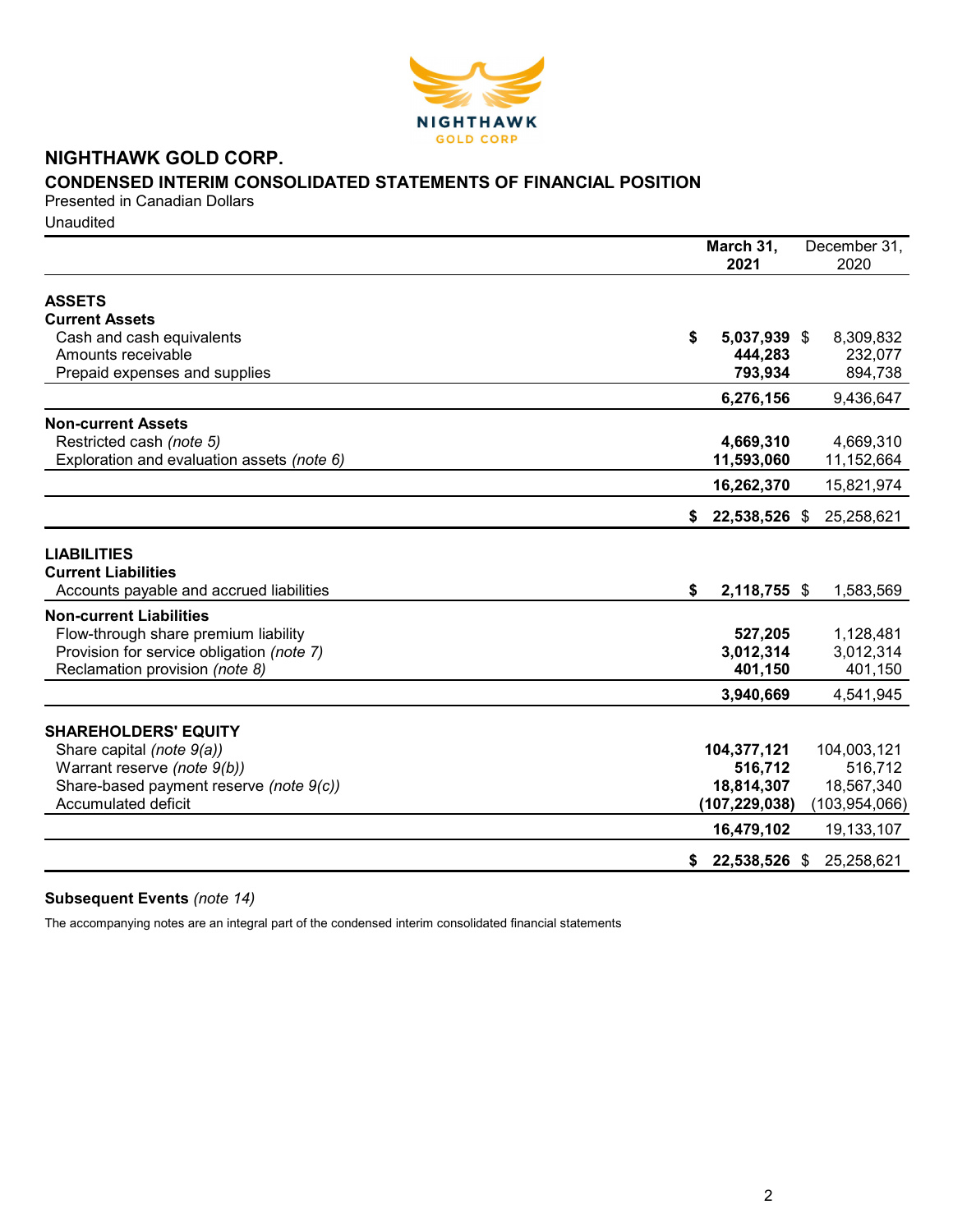

# NIGHTHAWK GOLD CORP.

# CONDENSED INTERIM CONSOLIDATED STATEMENTS OF LOSS AND COMPREHENSIVE LOSS

Presented in Canadian Dollars

**Unaudited** 

| For the three months ended March 31,         |    | 2021             | 2020        |
|----------------------------------------------|----|------------------|-------------|
|                                              |    |                  | Note $3(b)$ |
| <b>Operating Expenses</b>                    |    |                  |             |
| <b>General and Administrative Expenses</b>   |    |                  |             |
| Salaries, director and consulting fees       | \$ | 371,279 \$       | 197,111     |
| Shareholder communication and marketing      |    | 92,583           | 133,688     |
| Office and administration                    |    | 61,382           | 60,897      |
| Regulatory                                   |    | 59,298           | 49,846      |
| Professional fees                            |    | 53,127           | 66,987      |
| Travel                                       |    | 579              | 97,679      |
| Stock-based compensation (note 9(c))         |    | 246,967          | 50,111      |
|                                              |    | 885,215          | 656,319     |
| Exploration and Evaluation Expenses (note 6) |    | 3,027,679        | 2,297,831   |
| <b>Operating Loss</b>                        |    | 3,912,894        | 2,954,150   |
| <b>Other Income</b>                          |    |                  |             |
| Flow-through share premium                   |    | 601,276          |             |
| Gain on debt settlement (note 6)             |    | 26,000           |             |
| Interest income                              |    | 10,646           | 54,260      |
| <b>Total Other Income</b>                    |    | 637,922          | 54,260      |
| <b>Net Loss and Comprehensive Loss</b>       | S. | $(3,274,972)$ \$ | (2,899,890) |
|                                              |    |                  |             |
| Net Loss Per Share (note 10):                |    |                  |             |
| <b>Basic and Fully Diluted</b>               | \$ | $(0.06)$ \$      | (0.06)      |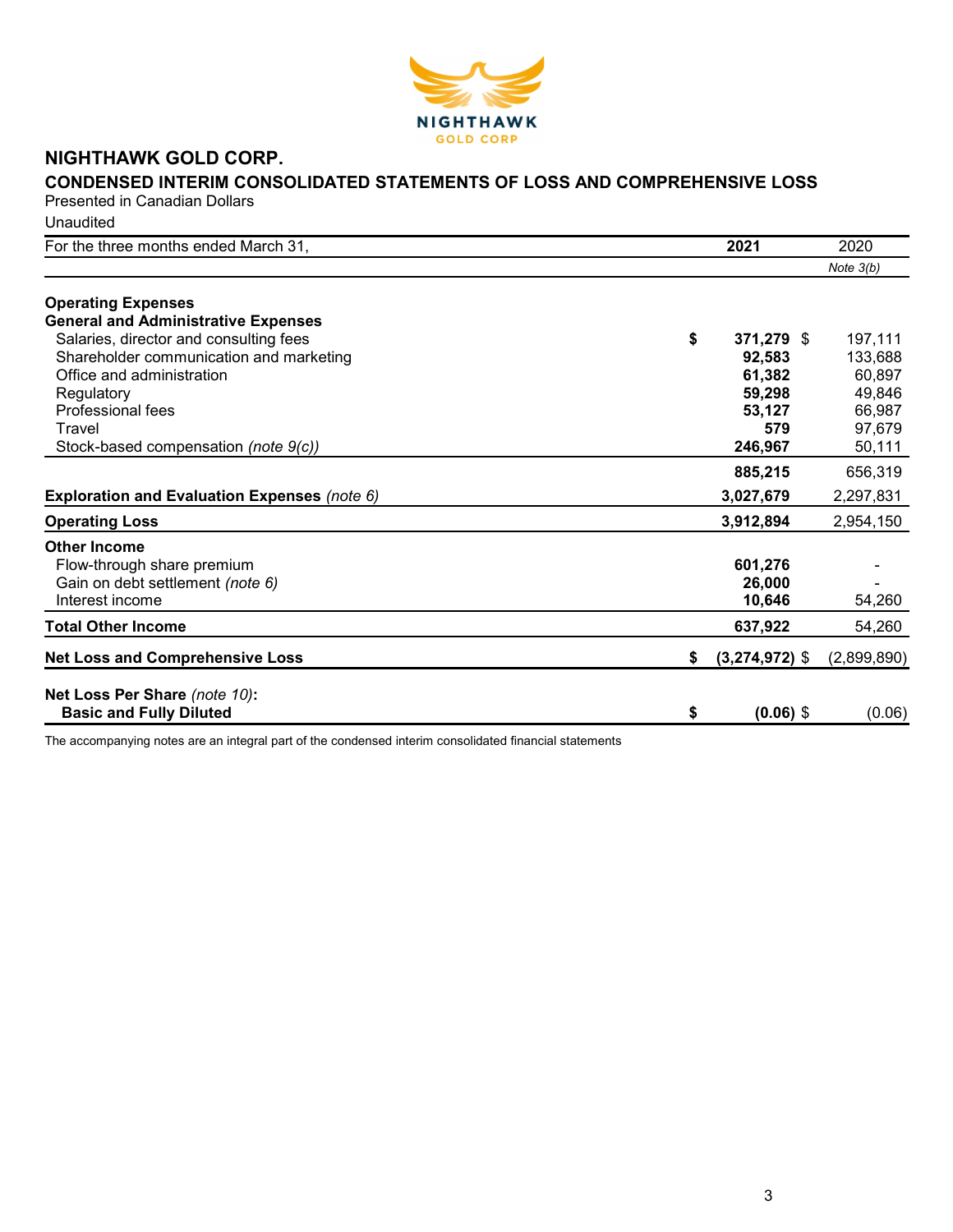

# NIGHTHAWK GOLD CORP. CONDENSED INTERIM CONSOLIDATED STATEMENTS OF CHANGES IN SHAREHOLDERS' EQUITY

Presented in Canadian Dollars

Unaudited

|                                                                   | Share capital | <b>Warrant reserve</b> | Share-based<br>payment reserve |            | <b>Accumulated</b><br>deficit<br>Note $3(b)$ | <b>Total equity</b> |
|-------------------------------------------------------------------|---------------|------------------------|--------------------------------|------------|----------------------------------------------|---------------------|
| Balance at December 31, 2019                                      | 94,828,475    | \$                     | \$                             | 18,154,940 | (91, 250, 900)                               | 21,732,515          |
| Stock-based compensation (note 9(c))                              |               |                        |                                | 50,111     |                                              | 50,111              |
| Net loss for the period                                           |               |                        |                                |            | (2,899,890)                                  | (2,899,890)         |
| Balance at March 31, 2020                                         | 94,828,475    |                        |                                | 18,205,051 | (94, 150, 790)                               | 18,882,736          |
| Issuance of shares, net of cash share issue costs<br>of \$332,496 | 11,668,105    |                        |                                |            |                                              | 11,668,105          |
| Flow-through share premium                                        | (2,641,320)   |                        |                                |            |                                              | (2,641,320)         |
| Tax effect of share issue costs                                   | 88,112        |                        |                                |            |                                              | 88,112              |
| Fair value of warrants issued                                     | (516, 712)    | 516,712                |                                |            |                                              |                     |
| Issuance of common shares on repurchase of royalties              | 282,000       |                        |                                |            |                                              | 282,000             |
| Issuance of common shares on exercise of stock options            | 203,250       |                        |                                |            |                                              | 203,250             |
| Fair value of stock options transferred on exercise               | 39,961        |                        |                                | (39,961)   |                                              |                     |
| Vesting of share units                                            | 51,250        |                        |                                | (51, 250)  |                                              |                     |
| Stock-based compensation                                          |               |                        |                                | 453,500    |                                              | 453,500             |
| Net loss for the period                                           |               |                        |                                |            | (9,803,276)                                  | (9,803,276)         |
| Balance at December 31, 2020                                      | 104,003,121   | 516,712                |                                | 18,567,340 | (103, 954, 066)                              | 19,133,107          |
| Issuance of common shares for Kim and Cass Option (note 6)        | 374,000       |                        |                                |            |                                              | 374,000             |
| Stock-based compensation (note 9(c))                              |               |                        |                                | 246,967    |                                              | 246,967             |
| Net loss for the period                                           |               |                        |                                |            | (3,274,972)                                  | (3,274,972)         |
| Balance at March 31, 2021                                         | \$104,377,121 | \$<br>516,712          | \$                             | 18,814,307 | \$ (107, 229, 038)                           | 16,479,102          |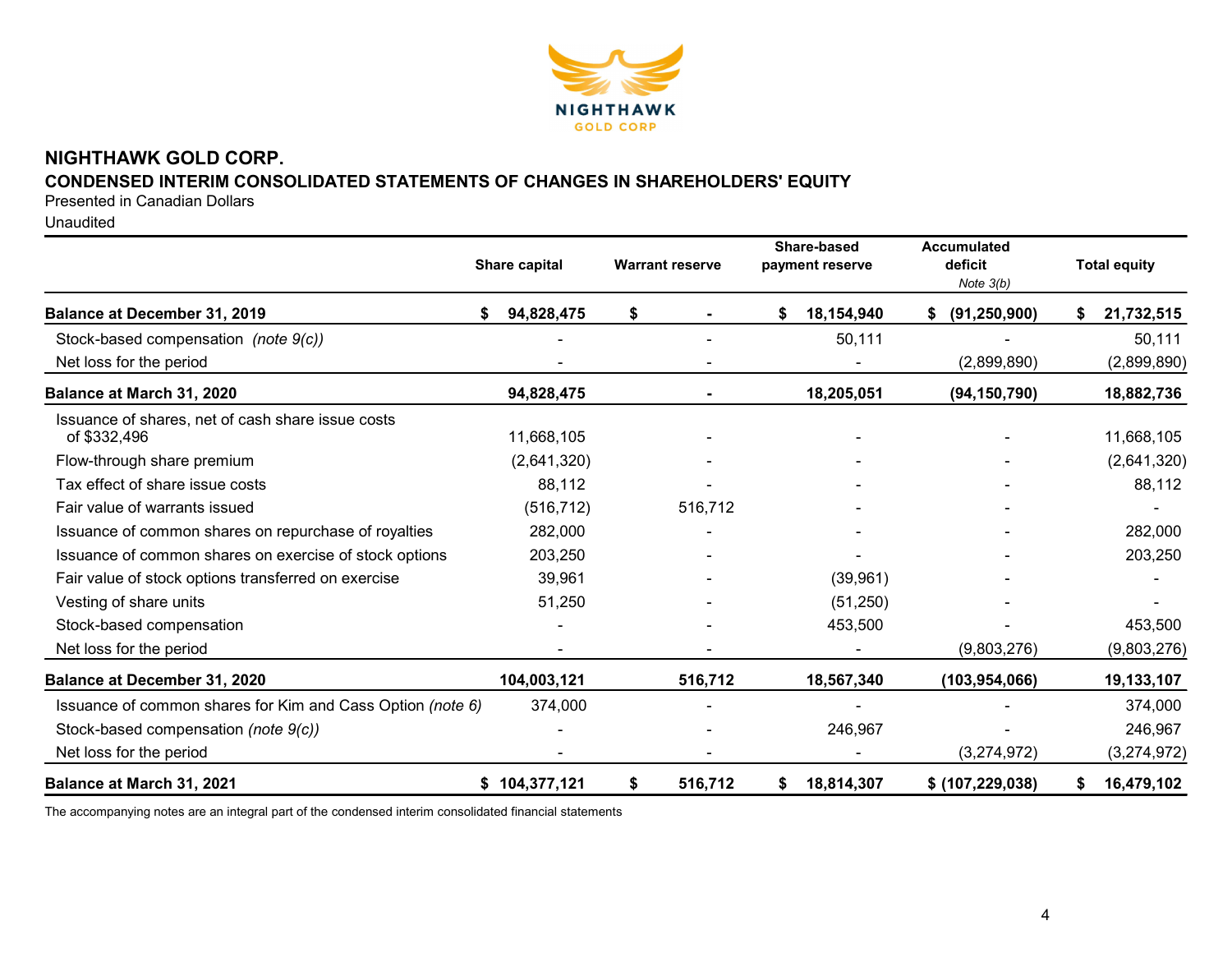

# NIGHTHAWK GOLD CORP. CONDENSED INTERIM CONSOLIDATED STATEMENTS OF CASH FLOWS Presented in Canadian Dollars

**Unaudited** 

| For the three months ended March 31,           | 2021                   | 2020        |
|------------------------------------------------|------------------------|-------------|
|                                                |                        | Note $3(b)$ |
| Cash provided by (used in)                     |                        |             |
| <b>Operations</b>                              |                        |             |
| Net loss for the period                        | \$<br>$(3,274,972)$ \$ | (2,899,890) |
| Items not involving cash:                      |                        |             |
| Stock-based compensation                       | 246,967                | 50,111      |
| Gain on sale of investment                     | (26,000)               |             |
| Flow-through share premium                     | (601, 276)             |             |
| Change in non-cash working capital:            |                        |             |
| Amounts receivable                             | (212, 206)             | (79, 909)   |
| Prepaid expenses and supplies                  | 100,804                | (82, 852)   |
| Accounts payable and accrued liabilities       | 535,186                | 966,254     |
|                                                | (3,231,497)            | (2,046,286) |
| Investing                                      |                        |             |
| Acquisition costs                              | (40, 396)              | (29, 696)   |
| Decrease in cash                               | (3,271,893)            | (2,075,982) |
| Cash and cash equivalents, beginning of period | 8,309,832              | 9,662,590   |
| Cash and cash equivalents, end of period       | \$<br>5,037,939 \$     | 7,586,608   |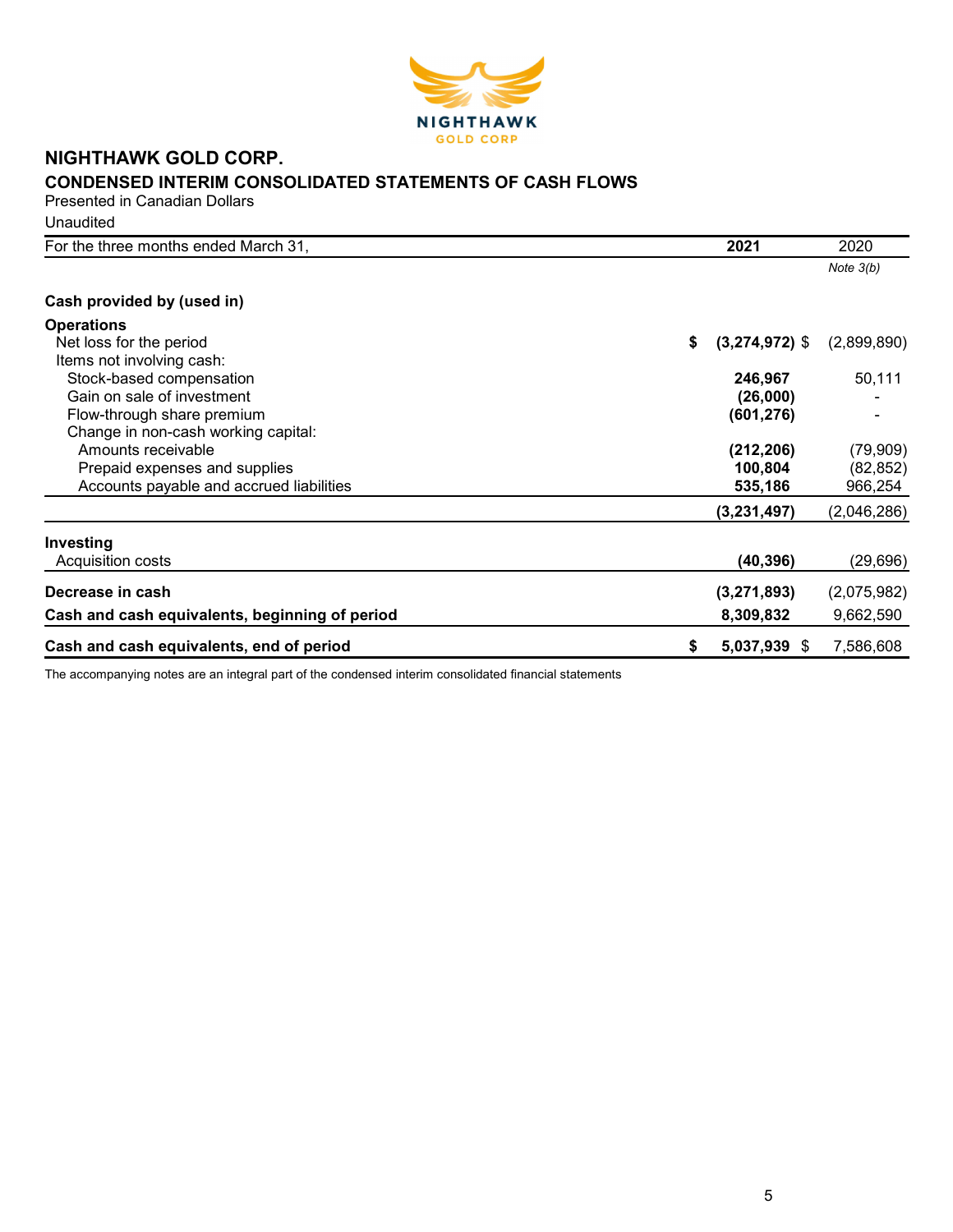

**Unaudited** 

For the three months ended March 31, 2021 and 2020

# 1. NATURE OF OPERATIONS

Nighthawk Gold Corp. ("Nighthawk" or the "Company") was incorporated on January 8, 2004 under the Business Corporations Act (Ontario) and is a publicly listed Canadian junior resource company with exploration and evaluation assets in Canada. Nighthawk is engaged in the identification, acquisition, exploration and evaluation of gold properties, is listed on the Toronto Stock Exchange ("TSX"), and trades under the symbol NHK. To date, Nighthawk has not earned any revenue from operations. The Company's registered office is located at Suite 301, 141 Adelaide Street West, Toronto, Ontario, Canada, M5H 3L5.

The condensed interim consolidated financial statements for the three months ended March 31, 2021 and 2020 have been approved for issue by the Board of Directors on May 17, 2021.

Nighthawk is in the exploration stage and is subject to risks and challenges similar to companies in a comparable stage. These risks include, but are not limited to, the challenges of securing adequate capital in view of exploration, development and operational risks inherent in the mining industry; changes in government policies and regulations; the ability to obtain the necessary environmental permitting; challenges in future profitable production or, alternatively Nighthawk's ability to dispose of its exploration and evaluation assets on an advantageous basis; as well as global economic, precious and base metal price volatility; all of which are uncertain.

During the period, there was a continued global outbreak of COVID-19 ("Coronavirus"), which has had a significant impact on businesses through the restrictions put in place by the Canadian governments regarding travel, business operations and isolation/quarantine orders. At this time, it is unknown the extent of the impact the Coronavirus outbreak may have on the Company as this will depend on future developments that are highly uncertain and that cannot be predicted with confidence. These uncertainties arise from the inability to predict the ultimate geographic spread of the disease, and the duration of the outbreak, including the duration of travel restrictions, business closures or disruptions, and quarantine/isolation measures that are currently, or may be put, in place by Canada and other countries to fight the virus. While the extent of the impact is unknown, we anticipate this outbreak may cause supply chain disruptions, and staff shortages, all of which may negatively impact the Company's business and financial condition.

In light of the current Coronavirus pandemic, Nighthawk has taken precautions to ensure the safety and well-being of all personnel at site, as well as the surrounding communities. The Company began exploration activities in March 2021. As of the date of this document, the Company is not aware of any site personnel having contracted Coronavirus.

# 2. BASIS OF PRESENTATION

These unaudited condensed interim consolidated financial statements have been prepared in accordance with IAS 34 - Interim Financial Reporting on the basis of International Financial Reporting Standards ("IFRS") and interpretations as approved by the International Accounting Standards Board ("IASB") and are presented in Canadian dollars.

These unaudited condensed interim consolidated financial statements have been prepared on a going concern basis, under the historical cost convention, except fair value through profit and loss assets which are carried at fair value, and have been prepared using the accrual basis of accounting except for cash flow information.

The unaudited condensed interim consolidated statement of cash flows shows the changes in cash arising during the period from operating activities, investing activities and financing activities.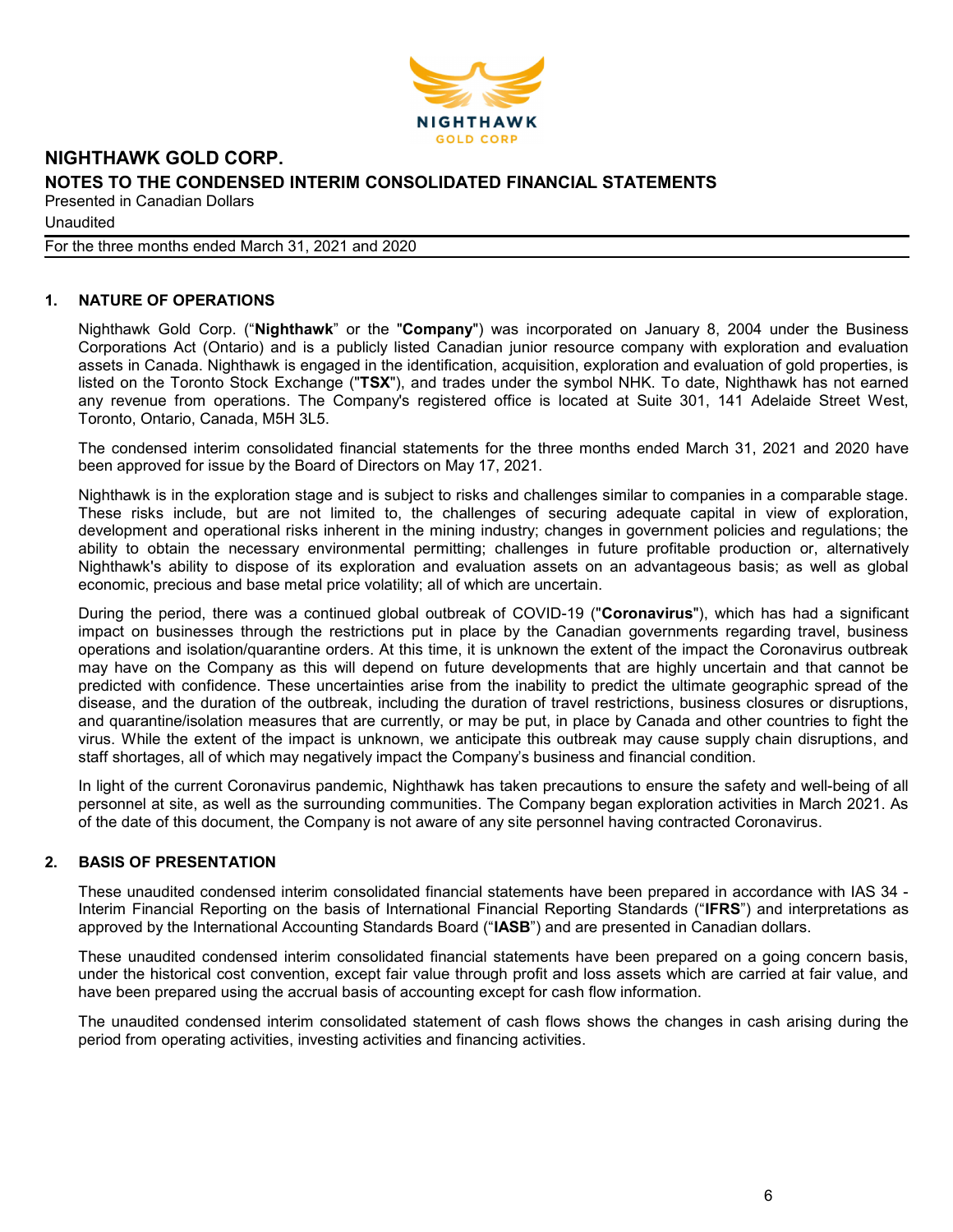

Unaudited

For the three months ended March 31, 2021 and 2020

# 3. SIGNIFICANT ACCOUNTING POLICIES

The financial framework and accounting policies applied in the preparation of these unaudited condensed interim consolidated financial statements are consistent with those as disclosed in its most recently completed audited consolidated financial statements for the fiscal year ended December 31, 2020.

### (a) Adoption of Accounting Policies

The Company adopted the following amendment to its accounting policies during the three months ended March 31, 2021:

## Amendments to IAS 16, Property, Plant and Equipment - Proceeds before Intended Use

Effective on January 1, 2022, the amendments to IAS 16 require that entities are no longer able to deduct the net proceeds from selling any items from an asset's carrying amount before it is capable of operating in the manner intended by management. Instead, the proceeds should be recognised in accordance with applicable standards and in particular applying the measurement requirements of IAS 2 for the cost of those items. The Company early adopted the amendment in January 2021. There was no impact to the current period or comparative periods presented as a result of the amendment.

### (b) Changes in Accounting Policies

During the year ended December 31, 2020, the Company changed its accounting policy of capitalizing exploration and evaluation expenditures. The Company believes that expensing such costs as incurred provides more reliable and relevant financial information. It is more relevant and reliable because this policy eliminates the use of estimates and judgments regarding the valuation of exploration and evaluation expenditures and aligns the analysis to when the mineral property is considered economically and commercially viable. Costs of acquiring exploration and evaluation assets are capitalized and are subsequently measured at cost less accumulated impairment. Exploration and evaluation expenditures are expensed until it has been established that a mineral property is commercially viable. Previously, the Company capitalized these exploration and evaluation expenditure amounts. The unaudited interim consolidated statement of loss and comprehensive loss for the three months ended March 31, 2020 has been restated to reflect adjustments made as a result of this change in accounting policy.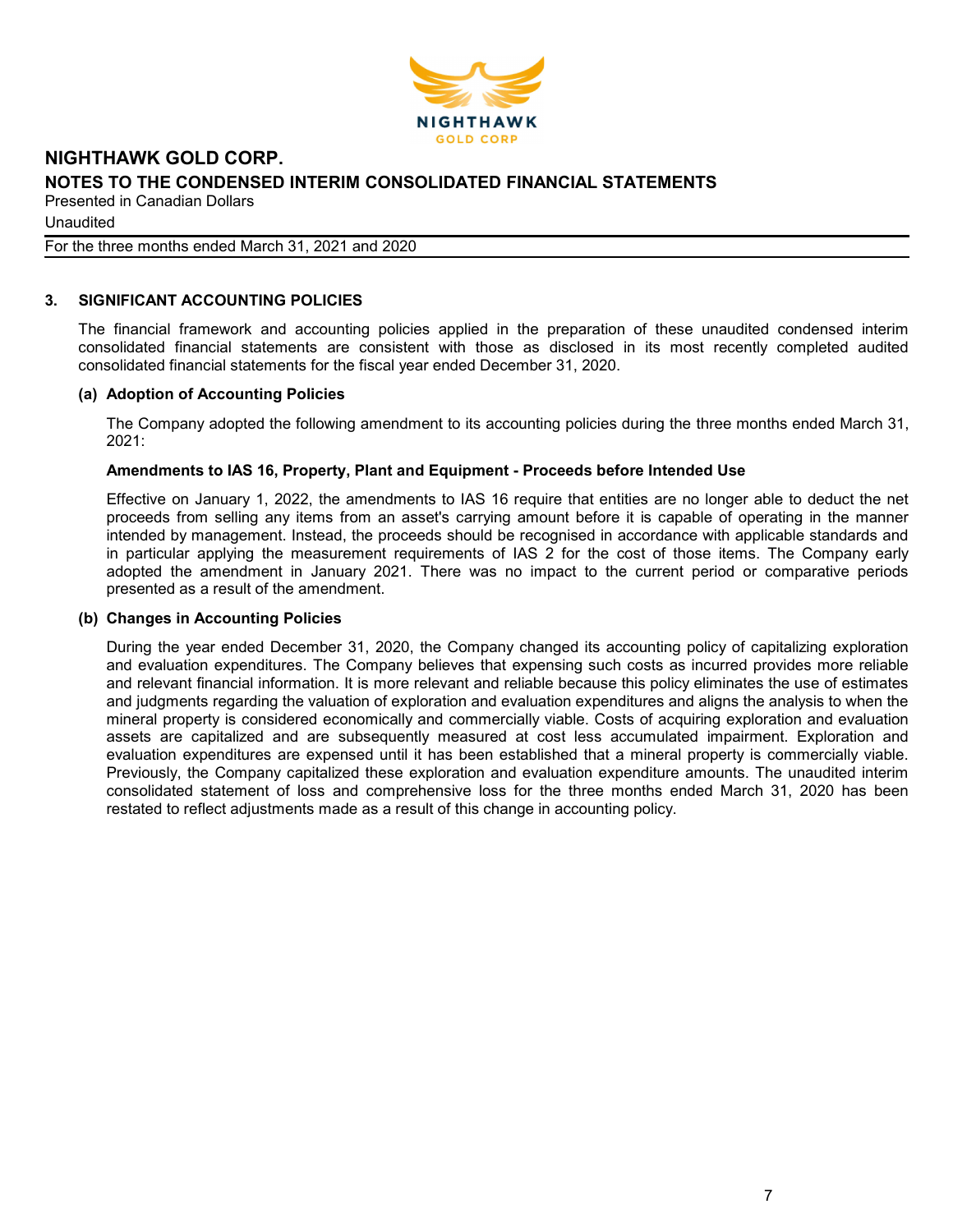

Unaudited

For the three months ended March 31, 2021 and 2020

# 3. SIGNIFICANT ACCOUNTING POLICIES (continued)

# (b) Changes in Accounting Policies (continued)

|                                                                                                                       |    |                        | For the three months ended |    |                  |  |
|-----------------------------------------------------------------------------------------------------------------------|----|------------------------|----------------------------|----|------------------|--|
|                                                                                                                       |    | March 31,<br>2020      |                            |    | March31,<br>2020 |  |
| <b>Statement of Loss and Comprehensive Loss</b>                                                                       |    | as previously reported | Adjustment                 |    | as restated      |  |
| <b>Operating Expenses</b>                                                                                             |    |                        |                            |    |                  |  |
| <b>General and Administrative Expenses</b>                                                                            |    |                        |                            |    |                  |  |
| Salaries, director and consulting fees                                                                                | \$ | 197,111 \$             |                            | \$ | 197,111          |  |
| Shareholder communication and marketing                                                                               |    | 133,688                |                            |    | 133,688          |  |
| Travel                                                                                                                |    | 97,679                 |                            |    | 97,679           |  |
| Professional fees                                                                                                     |    | 66,987                 |                            |    | 66,987           |  |
| Office and administration                                                                                             |    | 60,897                 |                            |    | 60,897           |  |
| Regulatory                                                                                                            |    | 49,846                 |                            |    | 49,846           |  |
| Stock-based compensation                                                                                              |    | 50,111                 |                            |    | 50,111           |  |
|                                                                                                                       |    | 656,319                |                            |    | 656,319          |  |
| <b>Exploration and Evaluation Expenses</b>                                                                            |    |                        | 2,297,831                  |    | 2,297,831        |  |
| <b>Operating Loss</b>                                                                                                 |    | 656,319                | 2,297,831                  |    | 2,954,150        |  |
| Other income (expense)                                                                                                |    |                        |                            |    |                  |  |
| Interest income                                                                                                       |    | 54,260                 |                            |    | 54,260           |  |
| <b>Total Other Income</b>                                                                                             |    | 54,260                 | ۰                          |    | 54,260           |  |
| <b>Loss Before Income Taxes</b>                                                                                       |    | (602, 059)             | (2, 297, 831)              |    | (2,899,890)      |  |
| Deferred tax provision                                                                                                |    | (450, 355)             | 450,355                    |    |                  |  |
| <b>Net Loss and Comprehensive Loss</b>                                                                                | \$ | $(1,052,414)$ \$       | $(1,847,476)$ \$           |    | (2,899,890)      |  |
| Net loss per share:                                                                                                   |    |                        |                            |    |                  |  |
| Basic and diluted                                                                                                     | \$ | (0.02)                 |                            | \$ | (0.06)           |  |
| Weighted average number of shares outstanding during the year:                                                        |    |                        |                            |    |                  |  |
| Basic and diluted                                                                                                     |    | 44,672,192             |                            |    | 44,672,192       |  |
| Note: A revised Statement of Equity has not been included as the only change would be in retained earnings due to the |    |                        |                            |    |                  |  |

change from the income statement.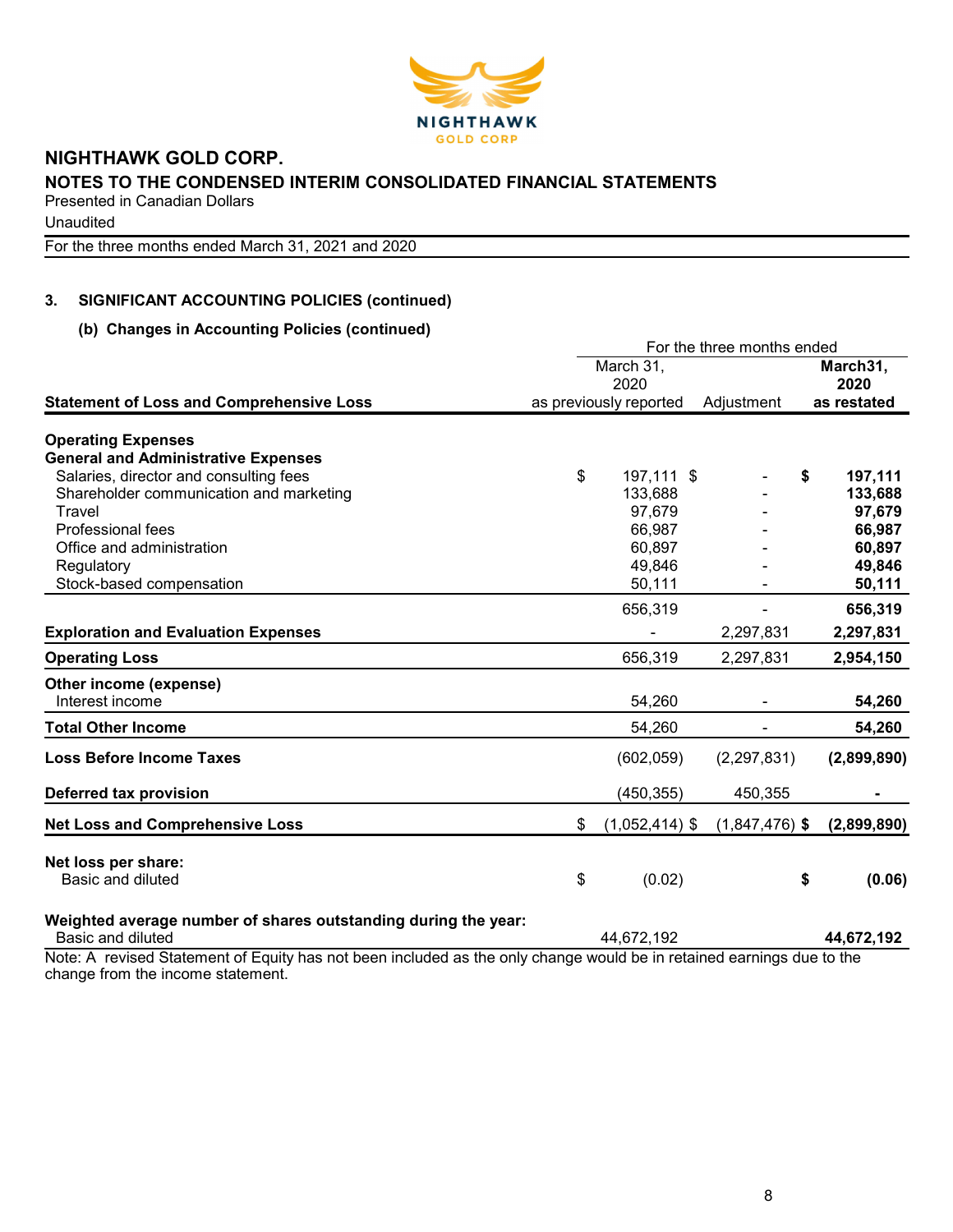

**Unaudited** 

For the three months ended March 31, 2021 and 2020

# 3. SIGNIFICANT ACCOUNTING POLICIES (continued)

# (b) Changes in Accounting Policies (continued)

|                                                | For the three months ended |                        |                  |                  |  |
|------------------------------------------------|----------------------------|------------------------|------------------|------------------|--|
|                                                |                            | March 31,<br>2020      |                  | March31,<br>2020 |  |
| <b>Statement of Cash Flows</b>                 |                            | as previously reported | Adjustment       | as restated      |  |
| Cash provided by (used in)                     |                            |                        |                  |                  |  |
| <b>Operations</b>                              |                            |                        |                  |                  |  |
| Net loss for the period                        | \$                         | $(1,052,414)$ \$       | $(1,847,476)$ \$ | (2,899,890)      |  |
| Items not involving cash:                      |                            |                        |                  |                  |  |
| Deferred tax provision                         |                            | 450,355                | (450, 355)       |                  |  |
| Stock-based compensation                       |                            | 50,111                 |                  | 50,111           |  |
| Change in non-cash working capital:            |                            |                        |                  |                  |  |
| Amounts receivable                             |                            | (79,909)               |                  | (79, 909)        |  |
| Prepaid expenses and supplies                  |                            | (82, 852)              |                  | (82, 852)        |  |
| Accounts payable and accrued liabilities       |                            | 966,254                |                  | 966,254          |  |
|                                                |                            | 251,545                | (2, 297, 831)    | (2,046,286)      |  |
| Investing                                      |                            |                        |                  |                  |  |
| Exploration and evaluation costs               |                            | (2, 297, 831)          | 2,297,831        |                  |  |
| Acquisition costs                              |                            | (29, 696)              |                  | (29, 696)        |  |
|                                                |                            | (2,327,527)            | 2,297,831        | (29, 696)        |  |
| Decrease in cash                               |                            | (2,075,982)            |                  | (2,075,982)      |  |
| Cash and cash equivalents, beginning of period |                            | 9,662,590              |                  | 9,662,590        |  |
| Cash and cash equivalents, end of period       | \$                         | 7,586,608 \$           | \$               | 7,586,608        |  |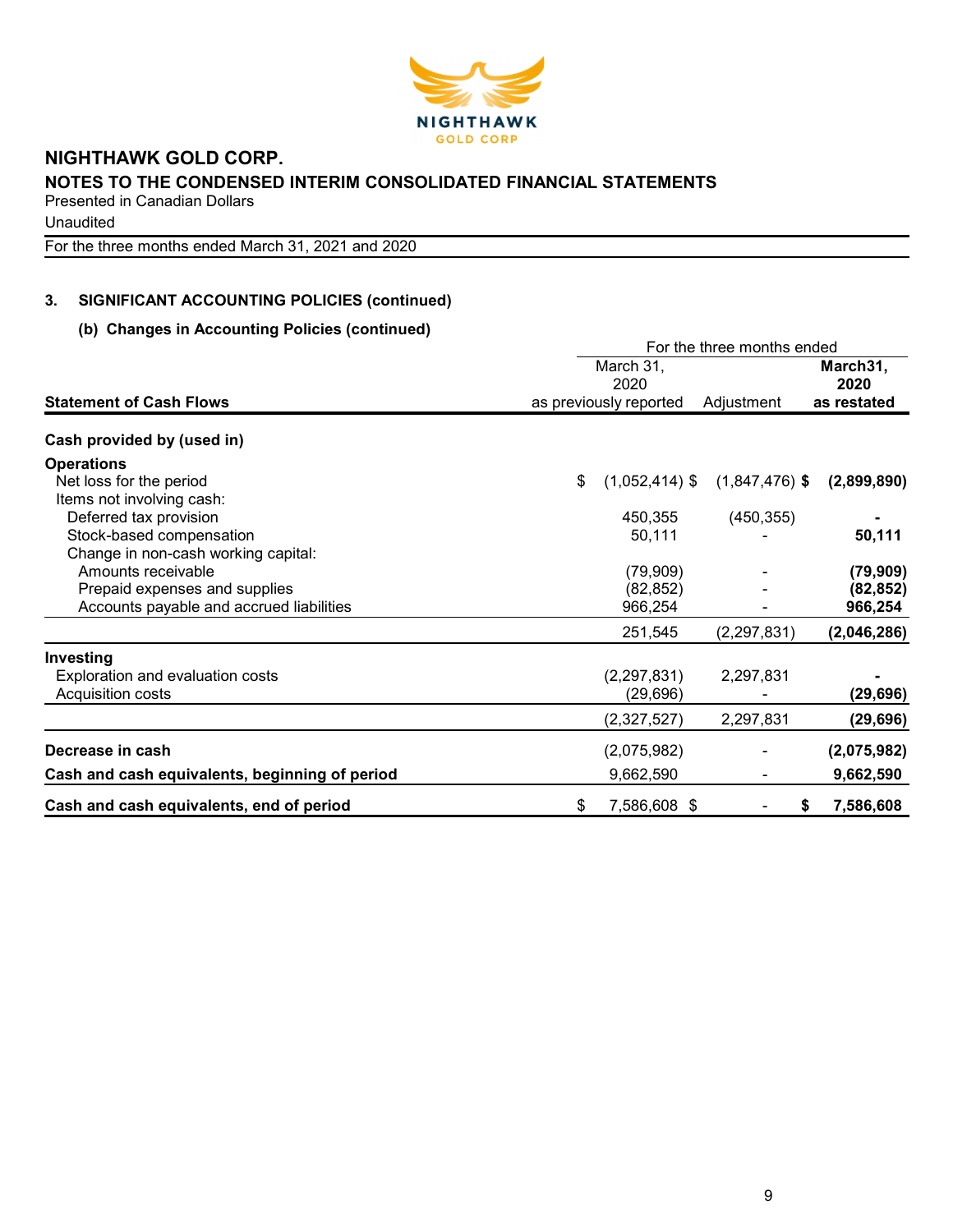

**Unaudited** 

For the three months ended March 31, 2021 and 2020

# 4. CRITICAL ACCOUNTING ESTIMATES AND SIGNIFICANT JUDGEMENTS

The preparation of these condensed interim consolidated financial statements requires management to make certain estimates and assumptions that affect the reported amounts of assets and liabilities at the date of the condensed interim consolidated financial statements and reported amounts of revenues and expenses during the reporting period. Actual outcomes could differ from these estimates. These condensed interim consolidated financial statements include estimates which, by their nature, are uncertain. The impacts of such estimates are pervasive throughout the consolidated financial statements, and may require accounting adjustments based on future occurrences. Revisions to accounting estimates are recognized in the period in which the estimate is revised and future periods if the revision affects both current and future periods. These estimates are based on historical experience, current and future economic conditions and other factors, including expectations of future events that are believed to be reasonable under the circumstances.

The Company has identified the following areas where estimates, assumptions and judgments are made and where actual results may differ from the estimates under different assumptions and conditions and may materially affect financial results of the Company's consolidated statements of financial position reported in future periods.

### Significant Accounting Estimates

### (a) Share-Based Payments

The determination of the fair value of stock options or warrants using the Black-Scholes option pricing model, requires the input of highly subjective assumptions, including the expected price volatility. Changes in the subjective input assumptions could materially affect the fair value estimate.

### (b) Reclamation Provision

The Company assesses its reclamation and remediation provisions at each reporting period or when new material information is available. The amounts recorded for reclamation and remediation provisions are based on estimates prepared by third party environmental specialists, if available, or by persons within the Company who have the relevant skills and experience. These estimates are based on remediation activities required by environmental laws, the expected timing of cash flows, and the pre-tax risk-free interest rates on which the estimated cash flows have been discounted. These estimates also include an assumption of the rate at which costs may inflate in future periods. Actual results could differ from these estimates. The estimates are related to the nature, cost and timing of the work to be completed, and may change with future changes to costs, environmental laws and regulations and remediation practices.

### Significant Accounting Judgments

### (a) Going Concern

These condensed interim consolidated financial statements have been prepared on a going concern basis and do not reflect the adjustments to the carrying values of assets and liabilities and the reported expenses and balance sheet classifications that would be necessary if the Company were unable to realize its assets and settle its liabilities as a going concern in the normal course of operations. Management has applied judgment in the assessment of the Company's ability to continue as a going concern, considering all available information, and concluded that the going concern assumption is appropriate for a period of at least twelve months following the end of the reporting period. Given the judgment involved, actual results may lead to a materially different outcome.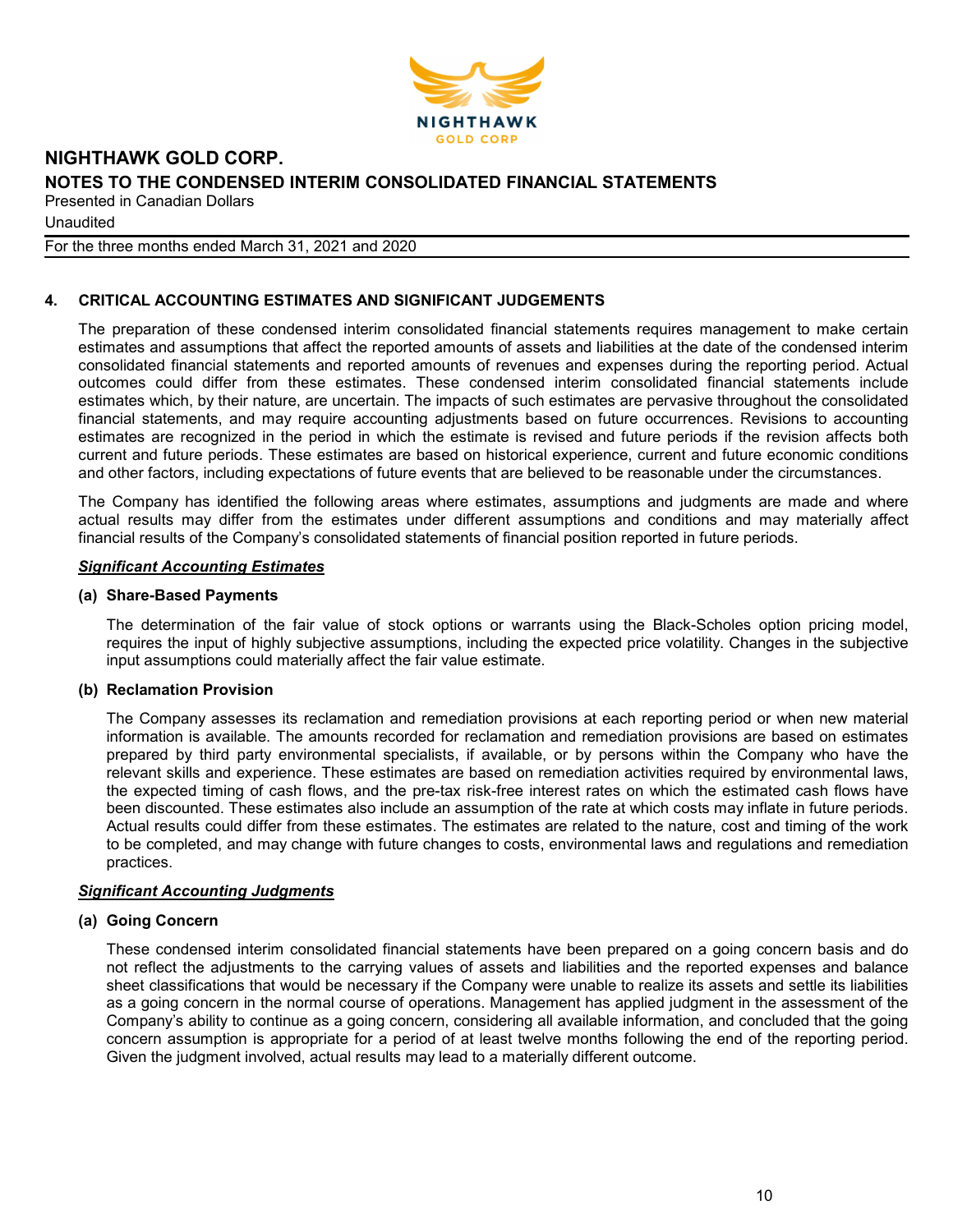

**Unaudited** 

For the three months ended March 31, 2021 and 2020

# 4. CRITICAL ACCOUNTING ESTIMATES AND SIGNIFICANT JUDGEMENTS (continued)

### Significant Accounting Judgments (continued)

### (b) Exploration and Evaluation Expenditures

The application of the Company's accounting policy for exploration and evaluation expenditure requires judgment to determine whether future economic benefits are likely, from either future exploitation or sale, or whether activities have not reached a stage that permits a reasonable assessment of the existence of reserves.

### (c) Current and Deferred Taxes

Tax regulations are very complex and changing regularly. As a result, the Company is required to make judgments about the tax applications, the timing of temporary difference reversals, and the estimated realization of tax assets. Also, all tax returns are subject to further government's reviews, with the potential reassessments. All those facts can impact current and deferred tax provisions, deferred tax assets and liabilities, and operation results.

# 5. RESTRICTED CASH

During fiscal 2011, Nighthawk posted two irrevocable standby letters of credit with a Canadian chartered bank in the amount of \$401,000 (collectively, the "Permit LOC's") to provide security under its land use permit and water access licence for the existing reclamation work associated with the Damoti Reclamation Obligation (notes 6 and 8) as well as with its exploration activities relating to the Indin Lake Gold Property in the Northwest Territories, Canada. In March 2012, Nighthawk posted additional security of \$78,000 (the "Additional Security") upon receiving approval on its updated land use permit, which was submitted to support its expanded exploration activities on its Indin Lake Gold Property. During fiscal 2019, Nighthawk received its renewed land use permit and water access licence, thereby approving its exploration activities over the next 5 years, expiring in February 2024, and which are extendible up to February 2026. The Permit LOC's are secured by guaranteed investment certificates (the "Permit GIC's") at a Canadian chartered bank for the same amount. The Permit GIC's and the Additional Security may be recovered by Nighthawk at expiration of the land use permit and water access licence in absence of any environmental disturbances provided Nighthawk carries out activities to satisfy the Damoti Reclamation Obligation.

On January 26, 2012, under the terms of its agreement to acquire 100% ownership of the mineral claims and leases of the former producing Colomac Gold Mine (the "Colomac Gold Project") (note 6), Nighthawk entered into three letters of credit totaling \$5,000,000 at a Canadian chartered bank in favour of Aboriginal Affairs and Northern Development Canada ("AANDC") to secure Nighthawk's service obligation to perform reclamation services on three other sites as follows: \$3,000,000 for the Diversified site, \$1,000,000 for the Spider Lake site and \$1,000,000 for the Chalco Lake site (collectively, the "Colomac LOC's") (note 7). The Colomac LOC's are secured by guaranteed investment certificates (the "Colomac GIC's") at a Canadian chartered bank for the same amounts. Upon completion of the service obligation with respect to each reclamation site to the satisfaction of an independent third party engineer, the Colomac LOC's with respect to each site will be released and the hold restriction on the related Colomac GIC will be eliminated. At any time, the Company may terminate the liability relating to this service obligation, but as a consequence would relinquish the related Colomac GIC still held as security against the Colomac LOC's at that time.

In Fiscal 2013, the reclamation activities at the Chalco Lake site were completed and the approval of the third party engineer was obtained. As a result, the Colomac LOC with respect to the Chalco Lake site was released and the hold restriction on \$1,000,000 was eliminated at that time (note 7).

|                                                | Permit<br>security | Colomac<br>GIC's | Total<br>restricted cash |
|------------------------------------------------|--------------------|------------------|--------------------------|
| Balance - December 31, 2020 and March 31, 2021 | 669.310 \$         | 4,000,000        | 4.669.310<br>-S          |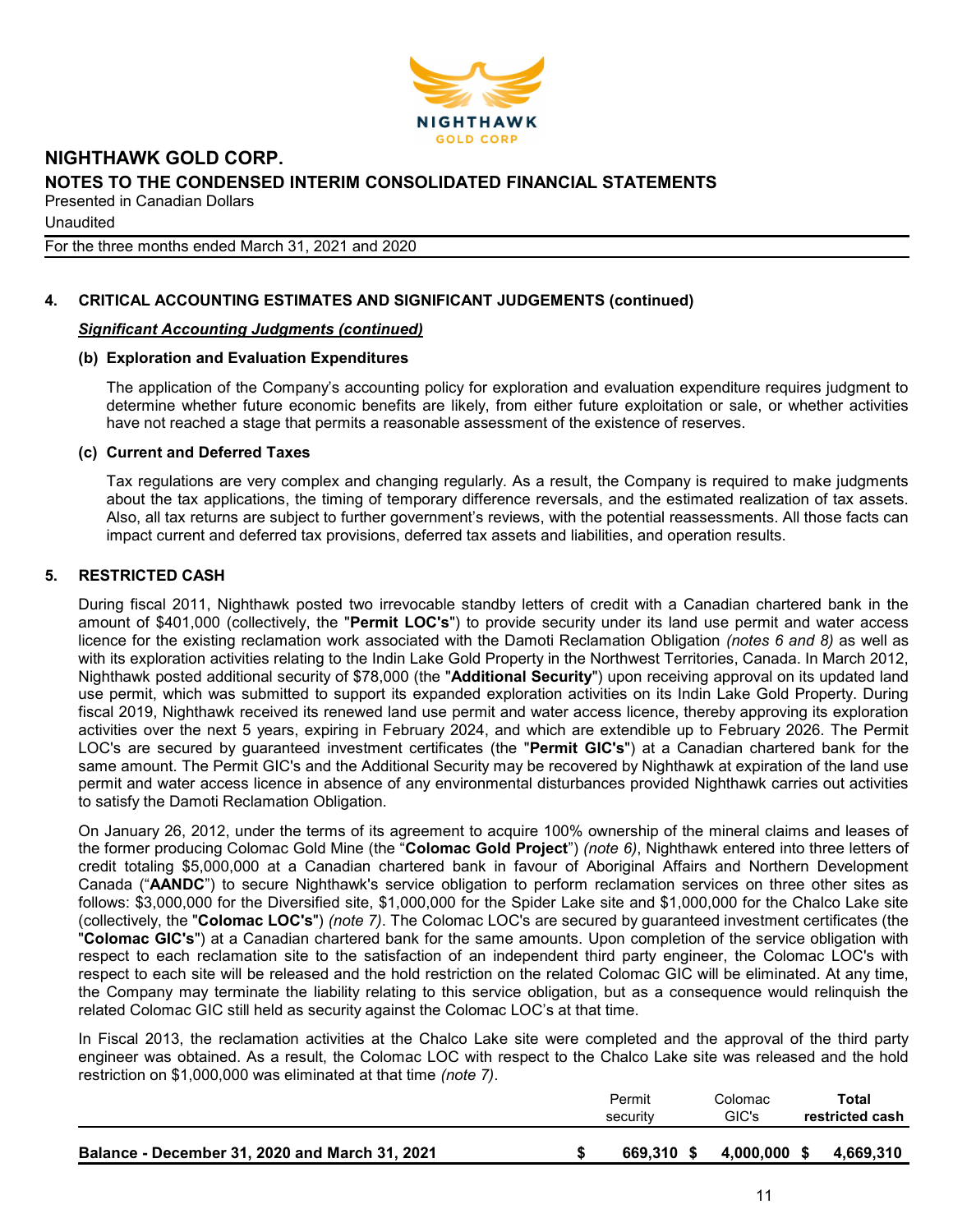

**Unaudited** 

For the three months ended March 31, 2021 and 2020

# 6. EXPLORATION AND EVALUATION EXPENDITURES

### Indin Lake Gold Property

In August 2008, Nighthawk acquired 6 mining leases and 6 mining claims (the "Damoti Lake Property") which lie within Nighthawk's Indin Lake Gold Property in the Indin Lake Greenstone Belt located approximately 200 kilometres north of Yellowknife, Northwest Territories. The Damoti Lake Property is subject to an existing 2% net smelter return royalty. Nighthawk has carried out environmental assessments using a third party specialist and has estimated the cost of the Damoti Reclamation Obligation to be \$401,150 (note 8).

Upon acquisition, a reclamation obligation existed at the Damoti Lake Property (the "Damoti Reclamation Obligation"). At the time of acquisition, the estimated cost of the Damoti Reclamation Obligation could not be reliably measured. Nighthawk has capitalized the Damoti Reclamation Obligation, and related assessment costs, as acquisition costs related to the Damoti Lake Property as the liability was assumed at acquisition. During the three months ended March 31, 2021, Nighthawk incurred \$19,846 of assessment costs which have been capitalized as acquisition costs (2020 - \$9,090).

Under agreements dated January 7, 2011, and as amended on April 4, 2013, Nighthawk acquired 100% interest in 15 mining leases and 3 mining claims (the "Indin Lake Properties") within the Indin Lake Greenstone Belt, subject to existing net smelter royalties on certain claims ranging from 2% to 5%, by making payments of cash and shares totalling \$725,000. In January and April 2011, Nighthawk staked 107 additional mining claims in the Northwest Territories which link the Indin Lake Properties and the Damoti Lake Property, thereby consolidating much of the Indin Lake Gold Property's ground. During the current period, the Company paid an aggregate of \$280,000 in cash and issued 200,000 common shares (valued at \$282,000) to purchase certain net smelter return and net profit interest royalties on the Indin Lake Properties (note 9(a)).

In January 2012, Nighthawk completed an agreement to acquire 100% ownership of the mineral claims and leases of the Colomac Gold Project, located within the Indin Lake Greenstone Belt and contiguous to and surrounded by Nighthawk's existing Indin Lake Gold Property in the Northwest Territories, from AANDC. As consideration for the Colomac Gold Project, Nighthawk committed to perform reclamation services on three other sites within the Indin Lake Gold Property land package which are the responsibility of AANDC: the Diversified, Chalco Lake, and Spider Lake sites. The obligation for the services is to be carried out on behalf of AANDC to a maximum of \$5,000,000. See note 7 for further details on the provision for service obligation remaining at March 31, 2021. The Company did not assume the reclamation liabilities of these three sites and is not responsible for any historical environmental liabilities associated with the Colomac Gold Project. At any time, the Company may terminate the liability relating to this service obligation, but as a consequence would relinquish the related Colomac GIC still held as security against the Colomac LOC's at that time.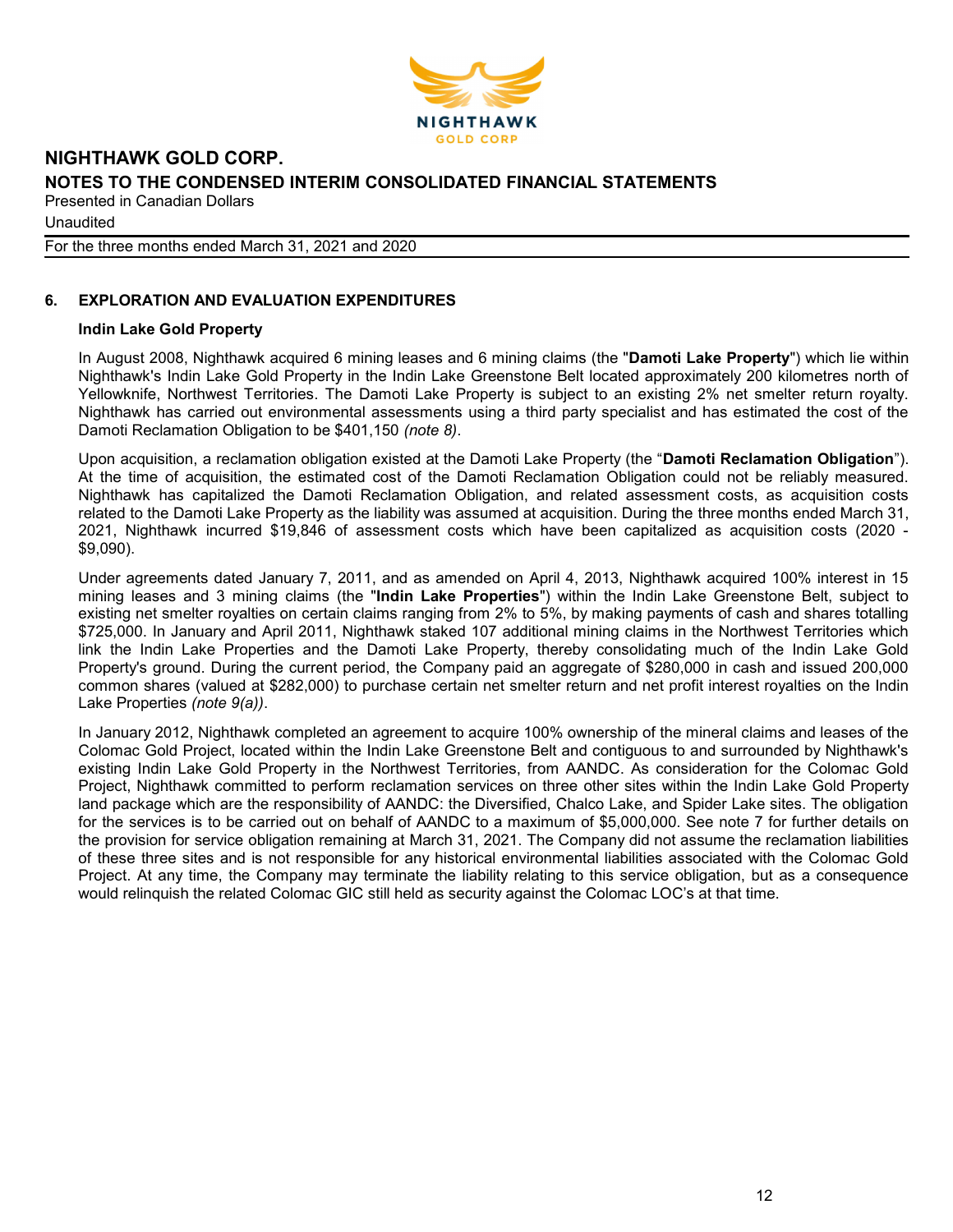

Unaudited

#### For the three months ended March 31, 2021 and 2020

# 6. EXPLORATION AND EVALUATION EXPENDITURES (continued)

Under an agreement dated February 17, 2021, the Company was granted an option to acquire a 100% interest in 4 contiguous mining leases adjacent to Nighthawk's existing Indin Lake Gold Property. As part of the terms of the option agreement, the Company has agreed to pay aggregate consideration of \$1.1 million (pursuant to the schedule below) and grant a 2.5% net smelter return ("NSR") royalty. In addition, the Company shall have the right, at any time, to purchase up to 100% of the NSR for up to \$2.5 million, thereby reducing the NSR to zero if the full 100% is purchased.

Payment Schedule:

- Upon execution of the option agreement - \$400,000 (satisfied by the issuance of 340,000 common shares of the Company valued at \$374,000; a gain on debt settlement of \$26,000 was recorded during the three months ended March 31, 2021);

- On or before February 17, 2022 - \$350,000 in any proportion of common shares or cash, at Nighthawk's full discretion; and

- On or before February 17, 2023 - \$350,000 in any proportion of common shares or cash, at Nighthawk's full discretion.

|                                       |                          | December 31, 2020 |     |            |   |                          |   | March 31, 2021     |                          |
|---------------------------------------|--------------------------|-------------------|-----|------------|---|--------------------------|---|--------------------|--------------------------|
|                                       | Option &                 | Exploration       |     |            |   | Option &                 |   | <b>Exploration</b> |                          |
|                                       | <b>Acquisition Costs</b> | Costs             |     | Cumulative |   | <b>Acquisition Costs</b> |   | Costs              | <b>Cumulative</b>        |
| <b>Mineral Property</b>               | Capitalized              | Expensed          |     | Total      |   | <b>Capitalized</b>       |   | <b>Expensed</b>    | Total                    |
| Indin Lake Gold Property \$11,152,664 | \$.                      | 83,469,738        | SS. | 94,622,402 | S | 11,593,060               | S | 86,497,417 \$      | 98,090,477               |
|                                       |                          |                   |     |            |   |                          |   |                    | Option &                 |
|                                       |                          |                   |     |            |   |                          |   |                    | <b>Acquisition Costs</b> |
| Balance - December 31, 2020           |                          |                   |     |            |   |                          |   |                    | \$<br>11,152,664         |
| Option payments                       |                          |                   |     |            |   |                          |   |                    | 400,000                  |
| Acquisition costs                     |                          |                   |     |            |   |                          |   |                    | 40,396                   |
|                                       |                          |                   |     |            |   |                          |   |                    |                          |

Balance - March 31, 2021 \$ 11,593,060

|                                                  | <b>Exploration and</b>     |              |           |  |  |  |
|--------------------------------------------------|----------------------------|--------------|-----------|--|--|--|
|                                                  | <b>Evaluation Expenses</b> |              |           |  |  |  |
| For the three months ended March 31,             |                            | 2021         | 2020      |  |  |  |
| Camp                                             | \$                         | 1,168,019 \$ | 510,689   |  |  |  |
| Transportation                                   |                            | 558,957      | 568,308   |  |  |  |
| Geological & consultant fees                     |                            | 441.256      | 402,185   |  |  |  |
| <b>Drilling</b>                                  |                            | 361.570      | 559,288   |  |  |  |
| Assaying & analytical                            |                            | 313.765      | 86,089    |  |  |  |
| Licenses & permits                               |                            | 165.626      | 67,038    |  |  |  |
| Prospecting                                      |                            | 12,495       | 2,720     |  |  |  |
| Administrative & other                           |                            | 5.991        | 10,700    |  |  |  |
| Metallurgy                                       |                            |              | 90,814    |  |  |  |
| <b>Total Exploration and Evaluation Expenses</b> |                            | 3,027,679 \$ | 2,297,831 |  |  |  |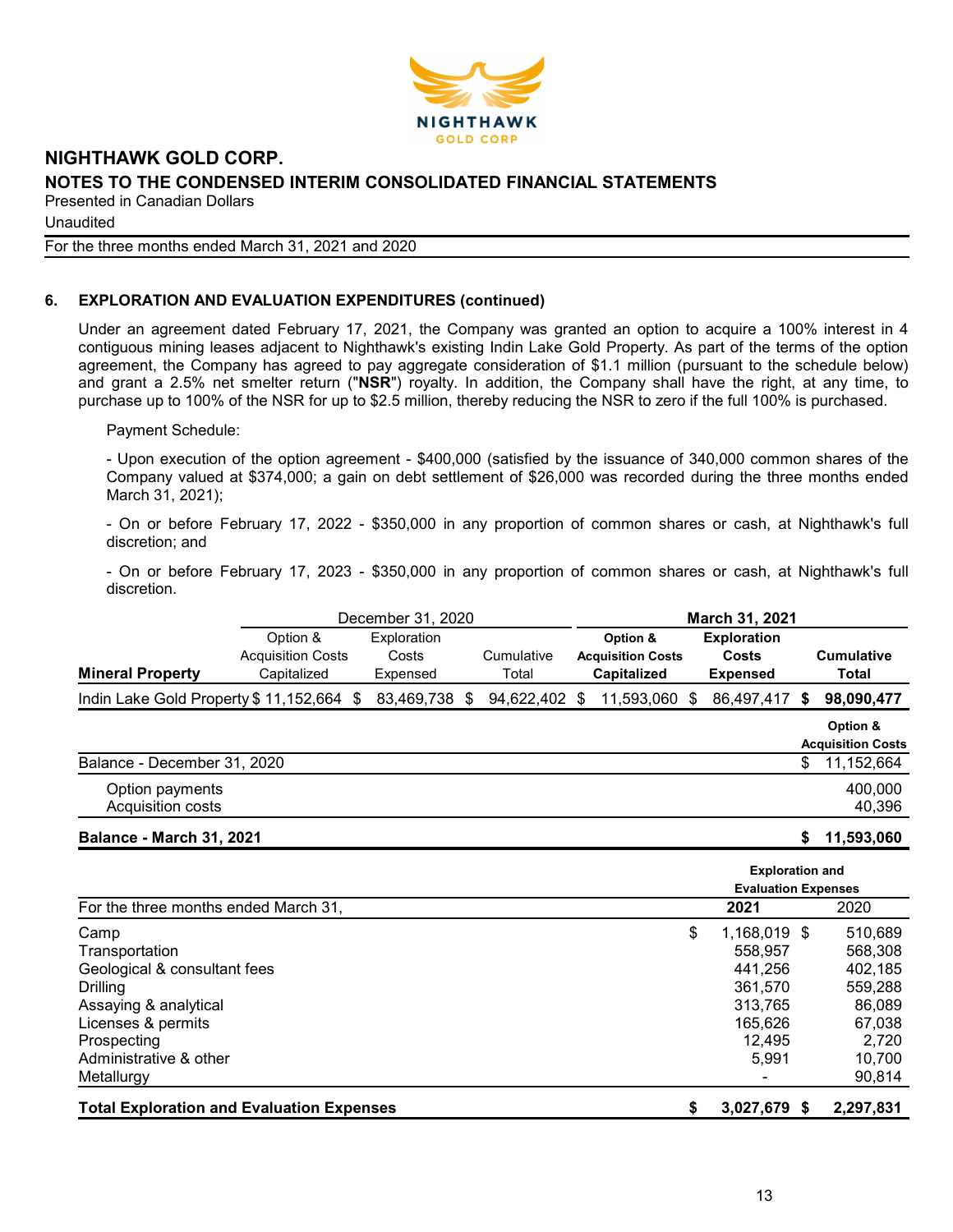

**Unaudited** 

For the three months ended March 31, 2021 and 2020

# 7. PROVISION FOR SERVICE OBLIGATION

As consideration for the Colomac Gold Project (note 6), Nighthawk agreed to perform reclamation services on three other sites within the Indin Lake Gold Property land package which are the responsibility of AANDC: Diversified, Chalco Lake, and Spider Lake. The obligation for the reclamation services is to be carried out on behalf of AANDC to a maximum of \$5,000,000. Upon closing, Nighthawk entered into the Colomac LOC's totaling \$5,000,000 in favour of AANDC to secure Nighthawk's obligation to perform the services for each site. The Colomac LOC's are secured by the Colomac GIC's at a Canadian chartered bank for the same amounts (note 5).

Nighthawk did not assume the reclamation liabilities of these three sites. Upon completion of the service obligation with respect to each site to the satisfaction of an independent third party engineer, the Colomac LOC's with respect to each site will be released and the hold restriction on the related Colomac GIC will be eliminated. At any time, the Company may terminate the liability relating to this service obligation, but as a consequence would relinquish the related Colomac GIC still held as security against the Colomac LOC's at that time. In March 2013, the reclamation activities at the Chalco Lake site were completed upon approvals of the third party engineer.

Service Obligation

|  | Balance - December 31, 2020 and March 31, 2021 |  | \$3,012,314 |
|--|------------------------------------------------|--|-------------|
|--|------------------------------------------------|--|-------------|

### 8. RECLAMATION PROVISION

Upon acquisition of the Damoti Lake Property (note 6), the Damoti Reclamation Obligation existed at the Damoti Lake Property. At the time of acquisition, the estimated cost of the Damoti Reclamation Obligation could not be reliably measured. Nighthawk has since carried out environmental assessments using a third party specialist and estimated the cost of the Damoti Reclamation Obligation to be \$401,150. Nighthawk has posted the Permit GIC's and the additional security for an amount of \$669,310 (note 5) to provide security under its land use permit and water access licence for the Damoti Reclamation Obligation as well as for exploration activities relating to the Indin Lake Gold Property.

|                                                | Amount  |
|------------------------------------------------|---------|
| Balance - December 31, 2020 and March 31, 2021 | 401.150 |

# 9. SHARE CAPITAL

(a) Common Shares

Authorized Capital - Unlimited common shares Issued

|                                                           | Number of |                           |
|-----------------------------------------------------------|-----------|---------------------------|
|                                                           | shares    | Consideration             |
| Balance - December 31, 2020                               |           | 51,051,500 \$ 104,003,121 |
| Issuance of common shares on Kim and Cass Option (note 6) | 340,000   | 374,000                   |
| <b>Balance - March 31, 2021</b>                           |           | 51,391,500 \$ 104,377,121 |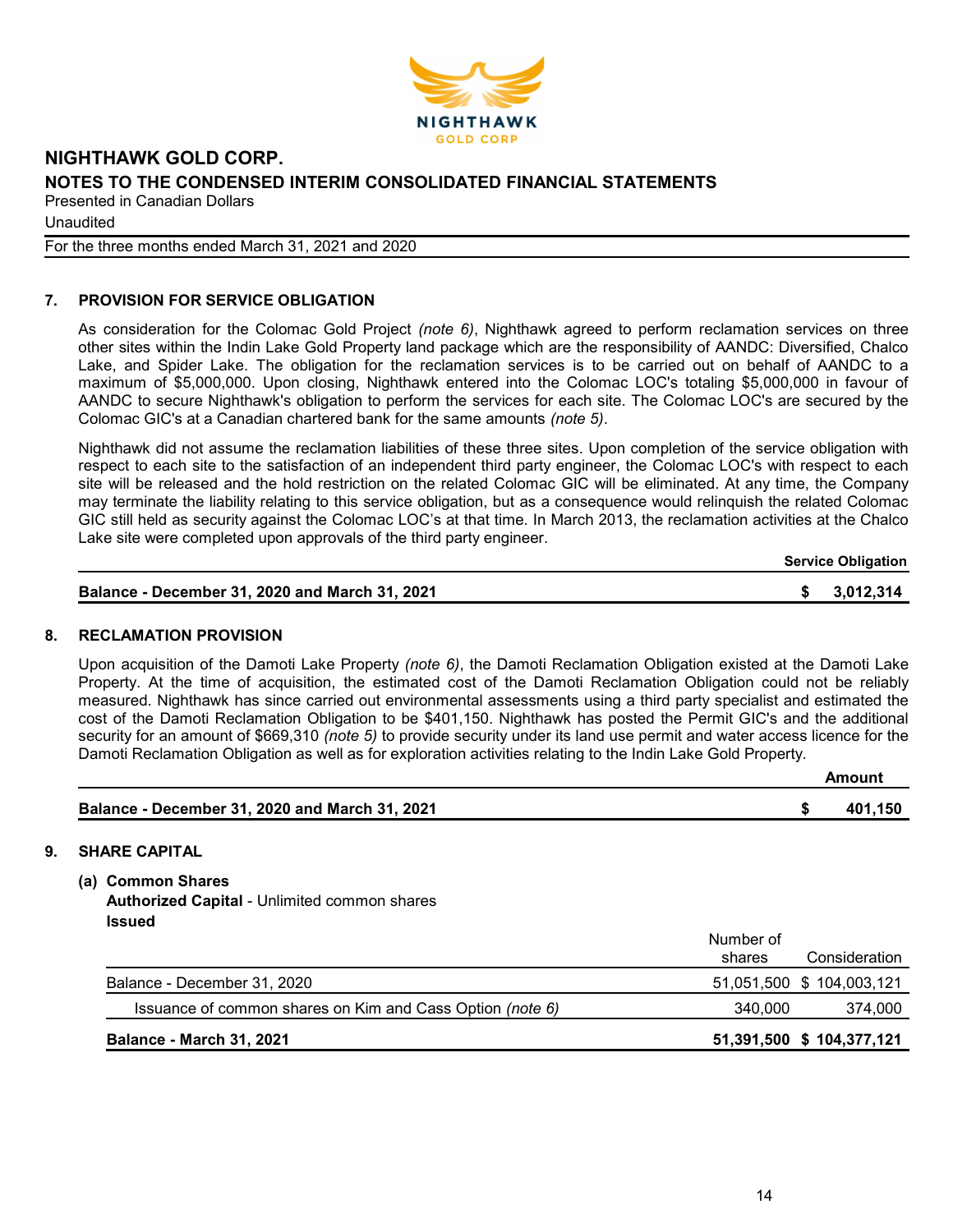

**Unaudited** 

For the three months ended March 31, 2021 and 2020

# 9. SHARE CAPITAL (continued)

### (b) Warrants

|                                                | Warrants     | <b>Allocated</b><br>value |
|------------------------------------------------|--------------|---------------------------|
| Balance - December 31, 2020 and March 31, 2021 | 1,335,796 \$ | 516.712                   |

During the three months ended March 31, 2021, no warrants were issued by the Company.

As of March 31, 2021, 1,335,796 warrants were exercisable, had an exercise price of \$2.00 and expire August 20, 2021.

Option pricing models require the use of highly subjective estimates and assumptions including the expected stock price volatility. Volatility is based on the historical volatility of Nighthawk. Changes in the underlying assumptions can materially affect the fair value estimates.

#### (c) Contributed Surplus

#### Share-based Payment Reserve

| Balance - December 31, 2020         | 18,567,340   |
|-------------------------------------|--------------|
| Stock-based compensation - expensed | 246.967      |
| <b>Balance - March 31, 2021</b>     | \$18,814,307 |

#### Incentive Plans

The shareholders of Nighthawk have approved a stock option plan (the "Stock Option Plan") and a share unit plan (the "Share Unit Plan" and together with the Stock Option Plan, the "Incentive Plans"). The Incentive Plans supersede the previous option plan of Nighthawk, however, awards outstanding under the previous option plan continue to be outstanding and governed by the previous stock option plan. The Incentive Plans are each a "rolling evergreen" plan and provide that the number of common shares of Nighthawk available for issuance from treasury under the Incentive Plans or any other security based compensation arrangement (pre-existing or otherwise, including the previous option plan), subject to adjustments, shall not exceed 10% of the issued and outstanding common shares of the Nighthawk at the time of grant. Any increase in the issued and outstanding common shares of Nighthawk will result in an increase in the available number of common shares issuable under the Incentive Plans. Any issuance of common shares from treasury pursuant to the settlement of stock options or share units granted pursuant to the Incentive Plans shall automatically replenish the number of common shares issuable under the Incentive Plans. When each option or share unit is exercise/settled (as applicable), cancelled or terminated, a common share shall automatically be made available for the grant of a stock option/share unit under the Incentive Plans.

#### Stock Option Plan

The Stock Option Plan provides for the issuance of stock options to acquire common shares to employees, directors, officers, consultants, and management company employees of Nighthawk. The period within which stock options may be exercised and the number of stock options which may be exercised in any such period are determined by the Board of Directors at the time of grant of such stock options, however, that the maximum term of any stock option awarded under the Stock Option Plan is ten (10) years. The exercise price per common shares under a stock option is determined by the Board of Directors, but in any event, shall not be lower than the "market price" of the common shares on the date of grant of the stock option.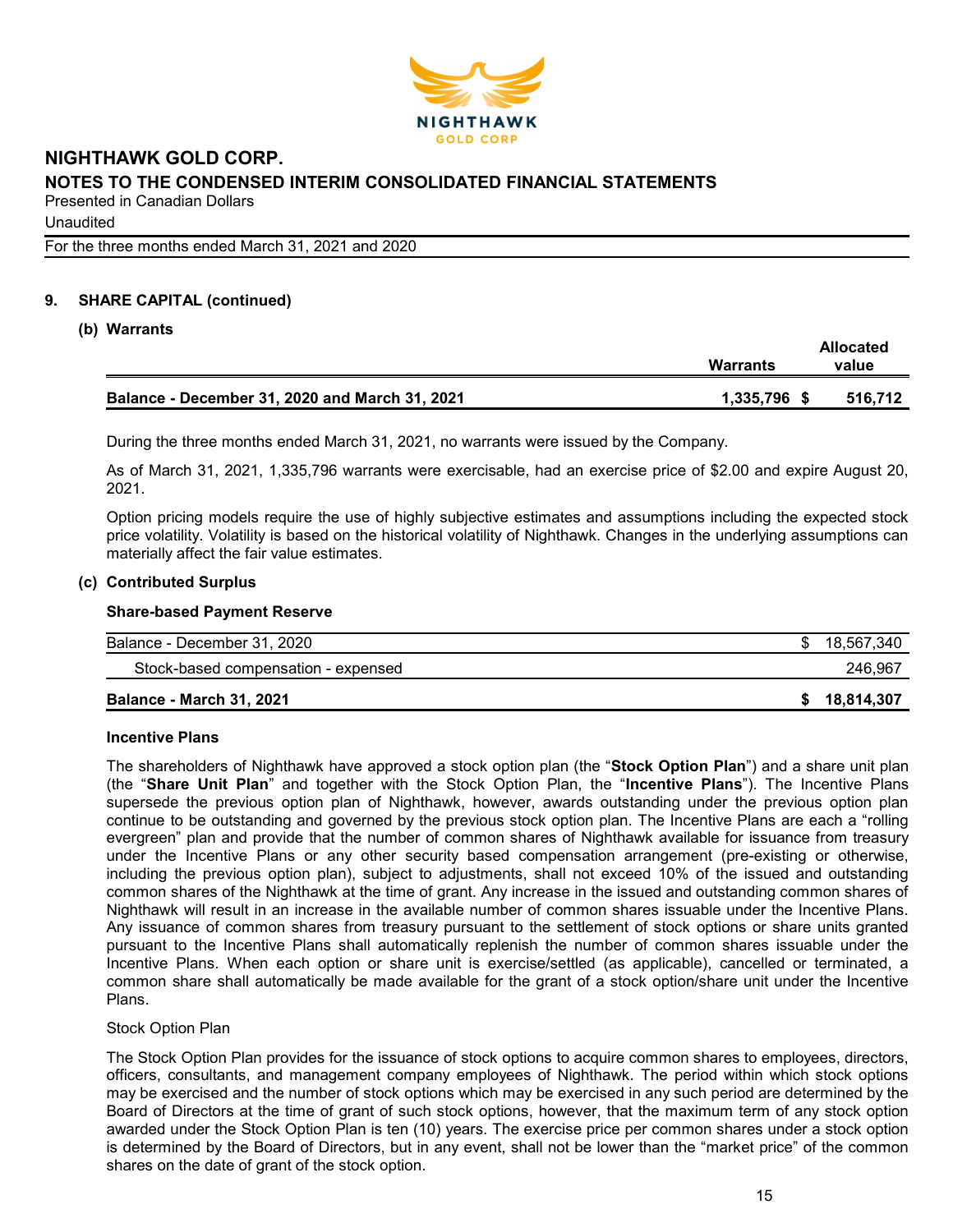

**Unaudited** 

For the three months ended March 31, 2021 and 2020

# 9. SHARE CAPITAL (continued)

### (c) Contributed Surplus (continued)

|                                 | Number of<br>options | Weighted<br>average<br>exercise price |
|---------------------------------|----------------------|---------------------------------------|
| Balance - December 31, 2020     | 3,093,500 \$         | 2.28                                  |
| Granted                         | 250,000              | 1.32                                  |
| <b>Balance - March 31, 2021</b> | 3,343,500 \$         | 2.20                                  |

During the three months ended March 31, 2021, the following stock options were issued and valued using the Black-Scholes option pricing model parameters listed below (in each case with no dividends and a nil forfeiture rate):

|                                   |                      |                       |                                  | <b>Black-Scholes option pricing parameters</b> |                                 |                             |                   |  |  |  |  |  |  |
|-----------------------------------|----------------------|-----------------------|----------------------------------|------------------------------------------------|---------------------------------|-----------------------------|-------------------|--|--|--|--|--|--|
| Expiry date                       | Number of<br>options | <b>Exercise price</b> | <b>Grant date</b><br>stock price | <b>Risk-free</b><br>interest rate              | <b>Expected life</b><br>(years) | <b>Volatility</b><br>factor | <b>Fair value</b> |  |  |  |  |  |  |
| Three months ended March 31, 2021 |                      |                       |                                  |                                                |                                 |                             |                   |  |  |  |  |  |  |
| January 1, 2026                   | 250,000              | 1.32                  | 1.32                             | 0.39                                           | 5.0                             | 84%                         | \$0.88            |  |  |  |  |  |  |

A summary of Nighthawk's outstanding stock options at March 31, 2021 is presented below:

| $\ldots$ community of infiguration of outchoing of the control of the case in $\sigma$ is the coordinate polonic<br><b>Grant date</b> | <b>Options</b><br>outstanding | <b>Options</b><br>exercisable | <b>Exercise price</b> | <b>Weighted average</b><br>remaining life<br>(years) |
|---------------------------------------------------------------------------------------------------------------------------------------|-------------------------------|-------------------------------|-----------------------|------------------------------------------------------|
| June 8, 2016                                                                                                                          | 466,000                       | 466,000                       | \$1.25                | 0.2                                                  |
| July 4, 2016                                                                                                                          | 90.000                        | 90.000                        | \$1.85                | 0.3                                                  |
| March 20, 2017                                                                                                                        | 800,000                       | 800,000                       | \$4.00                | 0.9                                                  |
| September 19, 2018                                                                                                                    | 761,000                       | 761.000                       | \$2.00                | 2.3                                                  |
| December 10, 2019                                                                                                                     | 401,500                       | 401,500                       | \$2.10                | 3.5                                                  |
| October 5, 2020                                                                                                                       | 75,000                        | 75.000                        | \$1.30                | 4.5                                                  |
| December 2, 2020                                                                                                                      | 500,000                       | 125.000                       | \$1.26                | 4.7                                                  |
| January 1, 2021                                                                                                                       | 250,000                       | 62,500                        | \$1.32                | 4.8                                                  |
|                                                                                                                                       | 3.343.500                     | 2,781,000                     | \$2.20                | 2.4                                                  |

Option pricing models require the use of highly subjective estimates and assumptions including the expected stock price volatility. Volatility is based on the historical volatility of Nighthawk. Changes in the underlying assumptions can materially affect the fair value estimates. The options issued to non-employees were valued using the fair value of the equity instrument granted in the absence of a reliable estimate of the fair value of the goods or services received.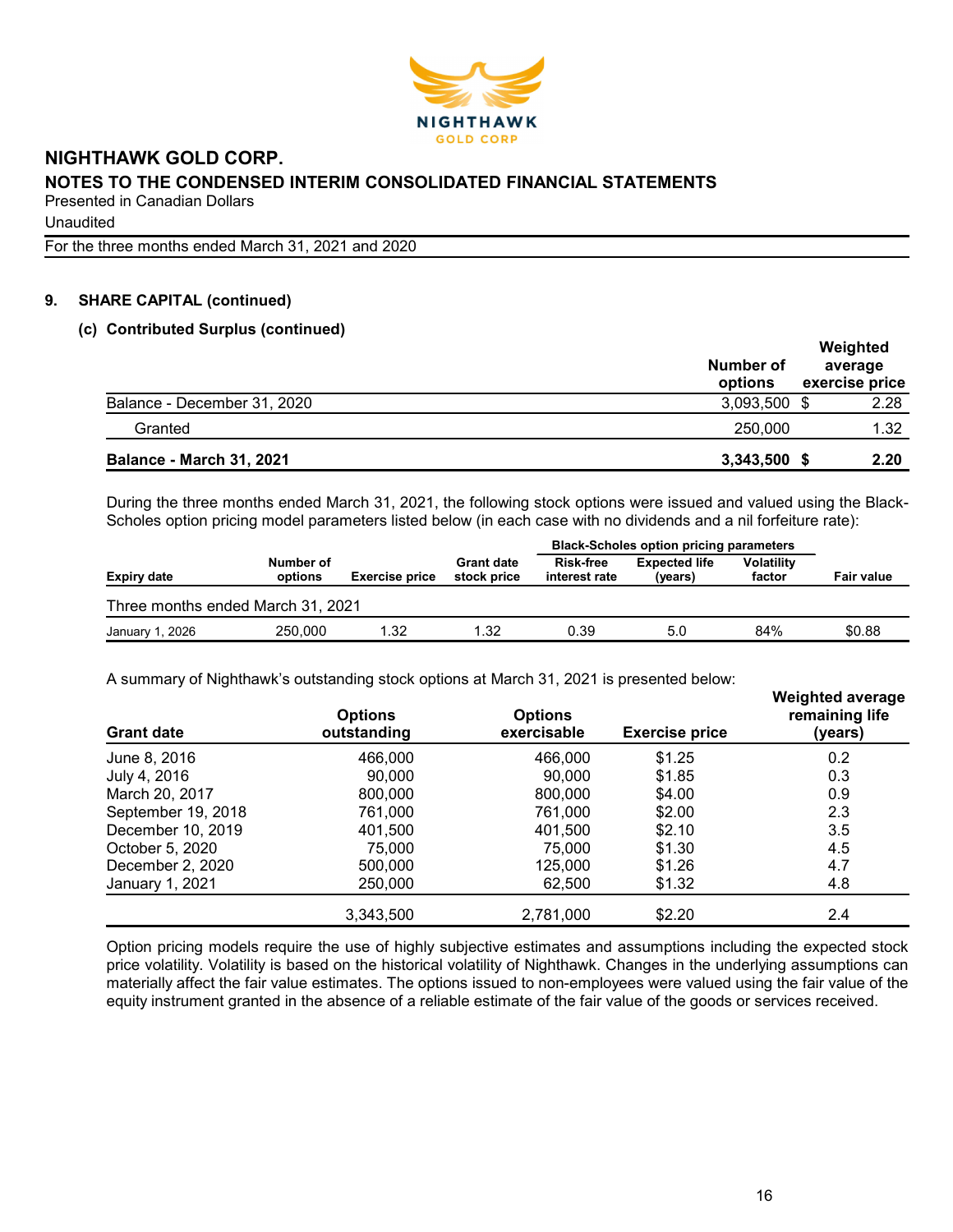

**Unaudited** 

For the three months ended March 31, 2021 and 2020

# 9. SHARE CAPITAL (continued)

### (c) Contributed Surplus (continued)

Share Unit Plan

The Share Unit Plan provides for the issuance of share units to employees, directors, officers, consultants, and management company employees of Nighthawk. Share units are units created by means of an entry on the books of Nighthawk representing the right to receive one common share (subject to adjustments) issued from treasury per share unit. The number of share units granted and any applicable vesting conditions are determined in the discretion of the Board of Directors (or a committee thereof) on the date of grant. In granting share units, the Board of Directors (or a committee thereof) may include other terms, conditions, and/or vesting criteria which are not inconsistent with the Share Unit Plan. Share units are settled by way of issuance of common shares from treasury as soon as practicable following the maturity date in accordance with the Share Unit Plan.

The grant date fair value of the share units equals the fair market value of the corresponding shares at the grant date. The fair value of these equity-settled awards is recognized as compensation expense with a corresponding increase in equity. The total amount expensed is recognized over the vesting period, which is the period over which all the specified vesting conditions should be satisfied.

During the three months ended March 31, 2021, the Company granted 125,000 share units to an officer under its Share Unit Plan. The share units issued to the officer will vest in three equal installments on the first, second and third anniversaries from the date of grant. During the three months ended March 31, 2020, the Company did not grant any share units under its Share Unit Plan. Compensation for the three months ended March 31, 2021 was \$119,111 (three months ended March 31, 2020 - \$50,111) and was recorded as stock based compensation in the statement of loss and comprehensive loss.

As at March 31, 2021, there were 736,500 share units outstanding and no units exercisable (March 31, 2020 - 286,500 outstanding and no units exercisable).

### 10. NET LOSS PER SHARE

Net loss per share has been calculated using the weighted average number of shares outstanding during the three months ended March 31, 2021 and 2020.

| For the three months ended March 31,               | 2021                           | 2020       |
|----------------------------------------------------|--------------------------------|------------|
| Net loss for the period                            | $$$ (3,274,972) \$ (2,899,890) |            |
| Basic and fully diluted weighted average number of |                                |            |
| shares outstanding during the period               | 51,206,389                     | 44.672.192 |
| Basic and fully diluted net loss per share         | $(0.06)$ \$                    | (0.06)     |

Fully diluted weighted average common shares outstanding for the three months ended March 31, 2021 and 2020 are not reflective of the outstanding stock options and warrants as their exercise would be anti-dilutive in the loss per share calculation.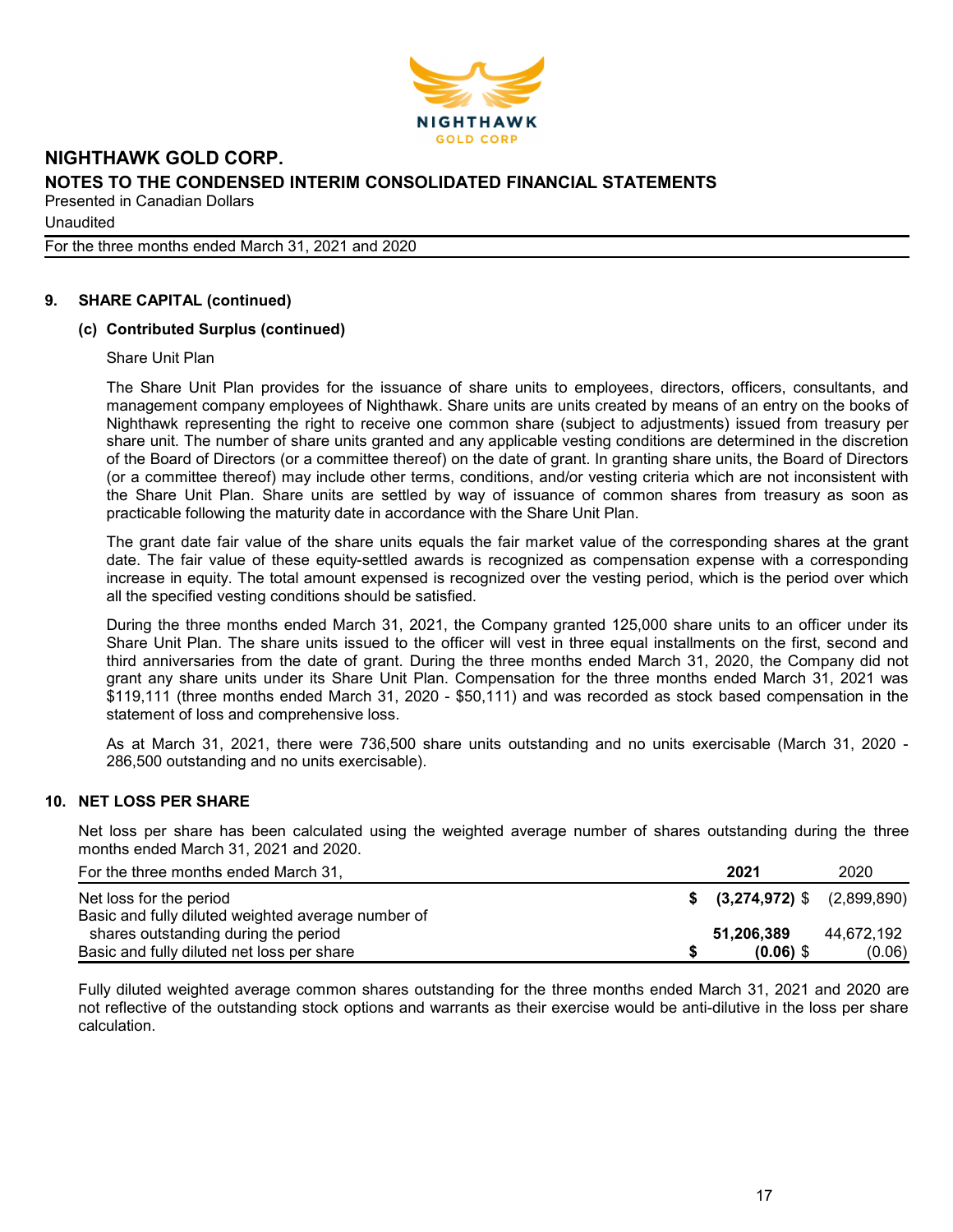

**Unaudited** 

For the three months ended March 31, 2021 and 2020

# 11. RELATED PARTY DISCLOSURES

### (a) Director and Executive Management Compensation

Directors and executive management's compensation for the three months ended March 31, 2021 and 2020 consisted of the following:

| For the three months ended March 31,   | 2021       | 2020    |
|----------------------------------------|------------|---------|
| Cash compensation                      | 215,273 \$ | 138,500 |
| <b>Employment benefits</b>             | 3.300      | 2.850   |
| Fair value of stock-based compensation | 201.190    | 50,111  |
|                                        | 419.763 \$ | 191,461 |

### (b) Director and Executive Management Transactions

The aggregate value of transactions and outstanding balances relating to entities over which directors and executive management have control or significant influence were as follows:

| <b>Transaction</b>    |      | Balance outstanding as at |                          |  |                   |   |                   |
|-----------------------|------|---------------------------|--------------------------|--|-------------------|---|-------------------|
|                       | Note | March 31,<br>2021         | March 31,<br>2020        |  | March 31,<br>2021 |   | March 31,<br>2020 |
| Geological consulting | (1)  | \$<br>$20,000$ \$         | 60,000 \$                |  |                   | J |                   |
| Consulting            | (2)  | $\blacksquare$            | 30,000                   |  | -                 |   |                   |
| Rent                  | (3)  | -                         | 14.640                   |  |                   |   |                   |
| Rent                  | (4)  | $15,057$ \$               | $\overline{\phantom{0}}$ |  |                   |   |                   |
|                       |      | 35,057                    | \$<br>104,640 \$         |  | ۰                 |   |                   |

(1) During the three months ended March 31, 2021, Nighthawk paid geological consulting fees of \$20,000 (three months ended March 31, 2020 - \$60,000) to Byron Geological Inc., a company controlled by Dr. Michael Byron, the former Chief Executive Officer and a Director of Nighthawk. At March 31, 2021, the balance owed was \$nil (December 31, 2020 - \$nil).

(2) During the three months ended March 31, 2021, Nighthawk paid financial consulting fees of \$nil (three months ended March 31, 2020 - \$30,000) to 2245448 Ontario Inc., a company controlled by Michael Leskovec, the Chief Financial Officer of Nighthawk. At March 31, 2021, the balance owed was \$nil (December 31, 2020 - \$nil).

- (3) During the three months ended March 31, 2021, the Company paid rent and office costs of \$nil (three months ended March 31, 2020 - \$14,640) to 1249687 Ontario Ltd., a company controlled by Brent Peters, a former director of the Company. At March 31, 2021, the balance owed was \$nil (December 31, 2020 - \$nil).
- (4) During the three months ended March 31, 2021, the Company paid rent and office costs of \$15,057 (three months ended March 31, 2020 - \$nil) to 2756189 Ontario Inc., a company controlled by Northfield Capital Corporation, a shareholder of Nighthawk and a company with a common director (Morris Prychidny) and officer (Michael Leskovec). At March 31, 2021, the balance owed was \$nil (December 31, 2020 - \$nil).

### 12. MANAGEMENT OF CAPITAL RISK

Nighthawk's capital management objective is to obtain adequate levels of funding to support its exploration activities, to obtain corporate and administrative functions necessary to support organizational functioning and obtain sufficient funding to further the identification and development of precious metal deposits. Achieving this objective requires management to consider the underlying nature of exploration activities, availability of capital, the cost of various capital alternatives and other factors.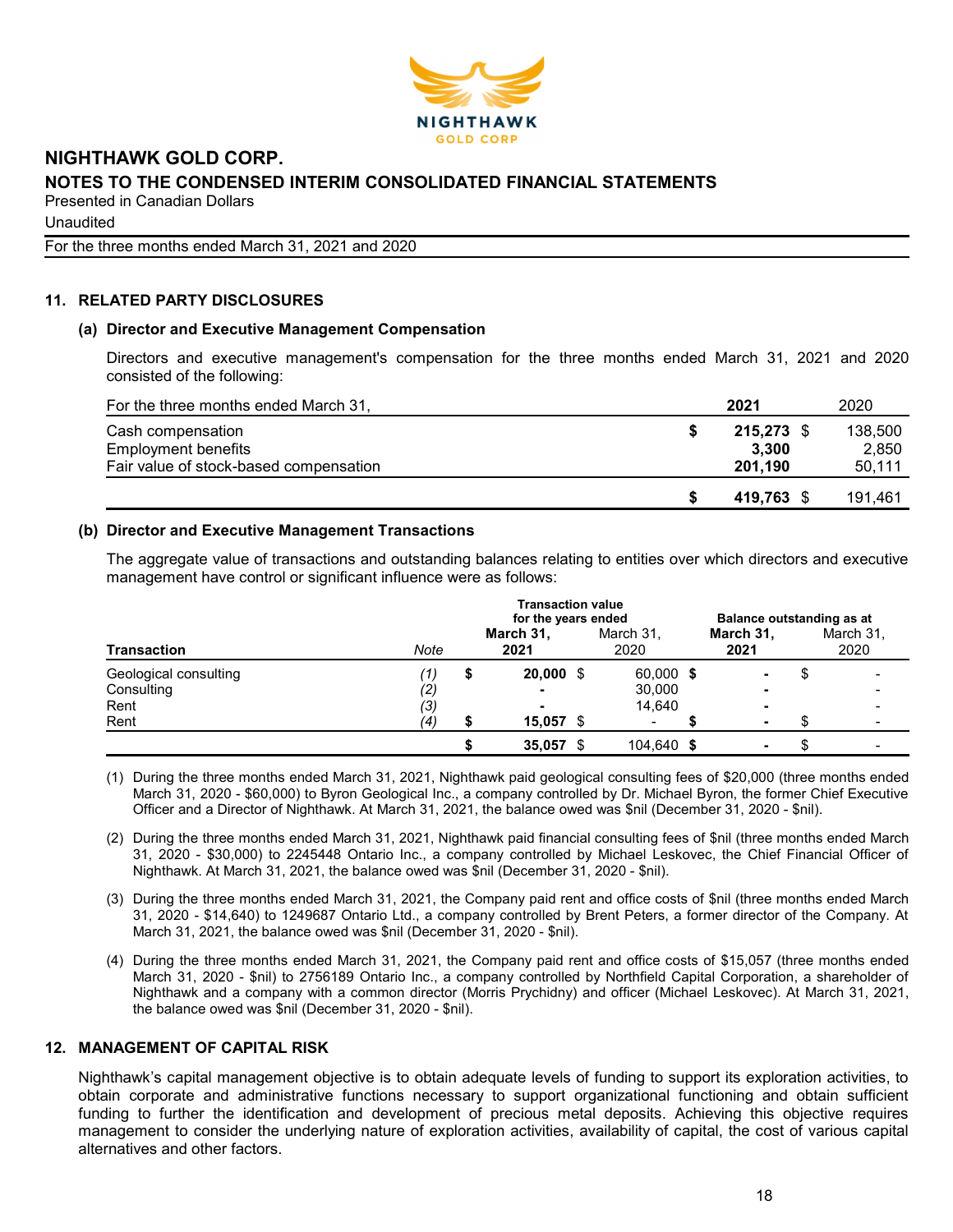

**Unaudited** 

For the three months ended March 31, 2021 and 2020

# 12. MANAGEMENT OF CAPITAL RISK (continued)

Nighthawk raises capital, as necessary, to meet its needs and take advantage of perceived opportunities and, therefore, does not have a numeric target for its capital structure. Funds are primarily secured through equity capital raised by way of private placements. There can be no assurance that Nighthawk will be able to continue raising equity capital in this manner.

Establishing and adjusting capital requirements is a continuous management process. Exploration involves a high degree of "discovery" risk and substantial uncertainties about the ultimate ability of Nighthawk to achieve positive cash flows from operations. Consequently, management primarily funds Nighthawk's exploration activities and administrative costs by issuing share capital rather than using other capital sources that require fixed repayments of principal or interest. Nighthawk will continue to assess new properties and seek to acquire an interest in additional properties if it feels there is sufficient geologic or economic potential and if it has adequate financial resources to do so.

Development activities may begin once a property's mineral reserves are estimated and Nighthawk makes a positive production decision. At this point, management may consider other sources of financing such as senior debt or convertible debentures as a means to reduce equity dilution.

Nighthawk's capital under management at March 31, 2021 includes share capital of \$104,377,121 (December 31, 2020 - \$104,003,121).

Nighthawk invests all capital that is surplus to its immediate operational needs in short-term, liquid and highly rated financial instruments, such as cash, and short-term guarantee deposits, all held with major Canadian financial institutions.

There were no changes in Nighthawk's approach to capital management during the three month ended March 31, 2021 and Nighthawk is not subject to any externally imposed capital requirements other than the restricted cash held as guaranteed investment certificates at a Canadian chartered bank as security for the letters of credit posted with respect to Damoti Reclamation Obligation and the Colomac Security (note 5).

As of March 31, 2021, Nighthawk had \$2,502,224 of flow-through expenditure obligations remaining, which must be expended by December 31, 2021.

### 13. MANAGEMENT OF FINANCIAL AND OTHER RISK

Nighthawk's financial instruments are exposed to financial risks as summarized below:

### (a) Fair Value

The carrying amount of cash and cash equivalents, amounts receivable, and accounts payable and accrued liabilities represent their fair value due to their short-term nature. The fair value of the restricted cash are equal to its carrying value. Fair value represents the amount that would be exchanged in an arm's length transaction between willing parties and is best evidenced by a quoted market price if one exists.

### (b) Credit Risk

Nighthawk's credit risk is primarily attributable to cash and cash equivalents and amounts receivable. Nighthawk has no significant concentration of credit risk arising from operations. Restricted cash consists of guaranteed investment certificates, which secure Nighthawk's two irrevocable standby letters of credit with a Canadian chartered bank (note 5) which Nighthawk considers to be a reputable financial institution. Management therefore believes the risk of loss to be remote.